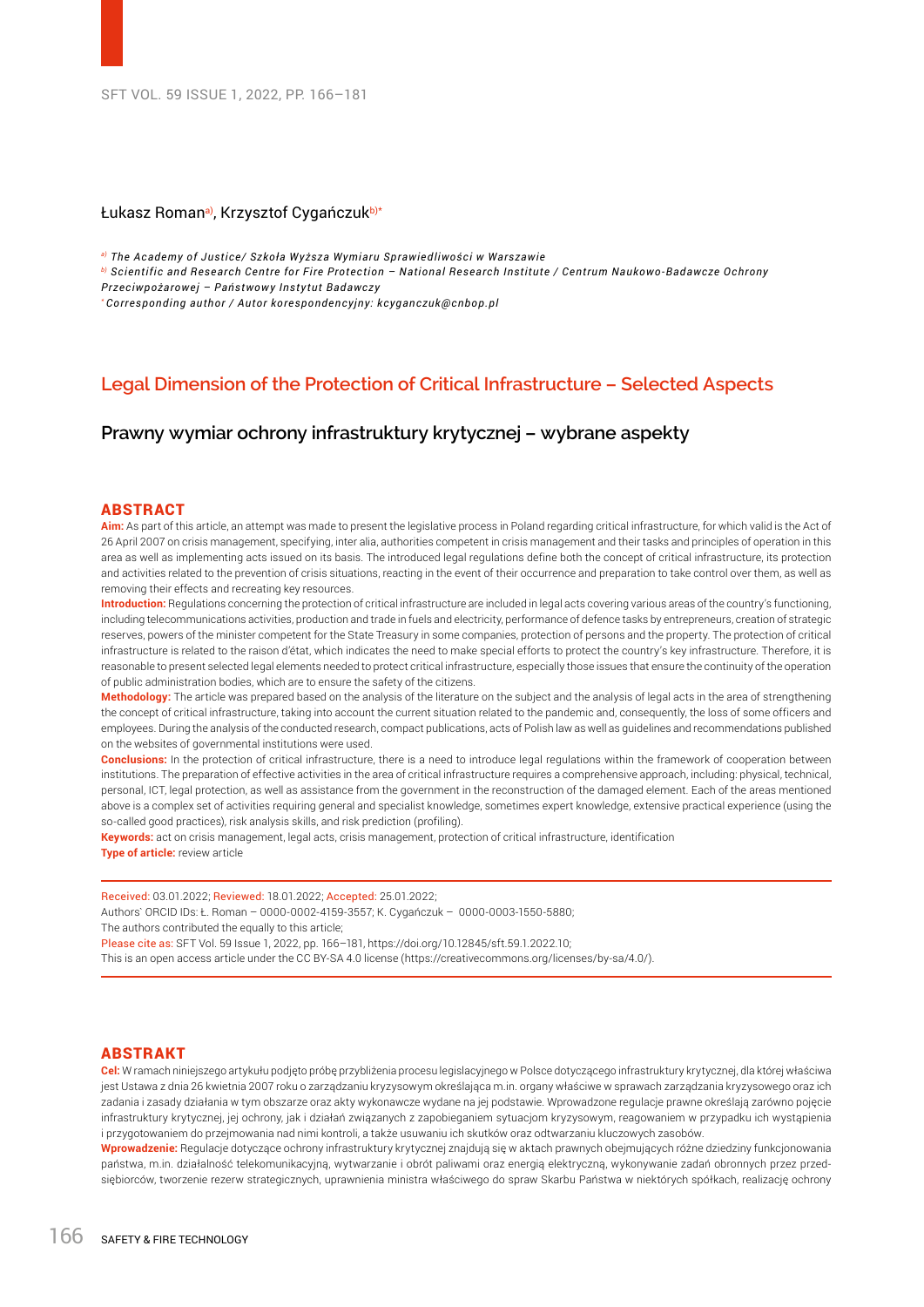osób i mienia. Ochrona infrastruktury krytycznej w swoim przedmiocie związana jest z racją stanu, co wskazuje na konieczność podjęcia szczególnych starań w zakresie ochrony kluczowej infrastruktury państwa. W związku z powyższym zasadne jest przedstawienie wybranych elementów prawnych potrzebnych do ochrony infrastruktury krytycznej, zwłaszcza tych kwestii, które zapewniają ciągłość działania organów administracji publicznej, mających zapewnić bezpieczeństwo obywateli.

**Metodologia:** Artykuł został opracowany przy wykorzystaniu analizy literatury przedmiotu oraz analizy aktów prawnych w zakresie wzmocnienia pojęcia infrastruktury krytycznej, biorąc pod uwagę obecną sytuację związaną z pandemią i co za tym idzie – utratę części funkcjonariuszy i pracowników. Podczas analizy przeprowadzonych badań wykorzystano publikacje zwarte, akty prawa polskiego oraz wytyczne i zalecenia ogłoszone na stronach instytucji rządowych.

**Wnioski:** W ochronie infrastruktury krytycznej zachodzi potrzeba wprowadzenia regulacji prawnych w ramach współpracy między instytucjami. Przygotowanie efektywnych działań w zakresie infrastruktury krytycznej wymaga kompleksowego podejścia, obejmującego ochronę: fizyczną, techniczną, osobową, teleinformatyczną, prawną, a także pomoc strony rządowej w odbudowie zniszczonego (uszkodzonego) elementu. Każdy z wymienionych obszarów stanowi złożony kompleks działań wymagający wiedzy ogólnej oraz specjalistycznej, niekiedy eksperckiej, bogatego doświadczenia praktycznego (korzystania z tzw. dobrych praktyk), umiejętności analizy ryzyka, a także przewidywania (profilowania) zagrożeń.

**Słowa kluczowe:** ustawa o zarządzaniu kryzysowym, akty prawne, zarządzanie kryzysowe, ochrona infrastruktury krytycznej, identyfikacja **Typ artykułu:** artykuł przeglądowy

Przyjęty: 03.01.2022; Zrecenzowany: 18.01.2022; Zaakceptowany: 25.01.2022; Identyfikatory ORCID autorów: Ł. Roman – 0000-0002-4159-3557; K. Cygańczuk – 0000-0003-1550-5880;

Autorzy wnieśli równy wkład merytoryczny w powstanie artykułu;

Proszę cytować: SFT Vol. 59 Issue 1, 2022, pp. 166–181, https://doi.org/10.12845/sft.59.1.2022.10; Artykuł udostępniany na licencji CC BY-SA 4.0 (https://creativecommons.org/licenses/by-sa/4.0/).

## **Introduction**

As part of this article, an attempt was made to present the legislative process in Poland regarding critical infrastructure, for which valid is the Act of 26 April 2007 on crisis management [1] which specifies, inter alia, authorities competent in crisis management and their tasks and principles of operation in this area as well as implementing acts issued on its basis. The introduced legal regulations define both the concept of critical infrastructure, its protection, as well as activities related to the prevention of crisis situations, reacting in the event of their occurrence and preparation to take control over them, as well as removing their effects and recreating key resources [2].

Legal regulations referring to the protection of critical infrastructure have been included in many legal acts [1, 3–5], covering various areas of the functioning of the country. However, some legal acts do not refer directly to the critical infrastructure (CI), and the analysis of the used terms, including those related to the facilities, indicates their similar, and often even the same meaning [6]. In this subject, the following areas of activity are distinguished: telecommunications activities, production and trading of fuels and electricity, performing defence tasks by entrepreneurs, creating strategic reserves, powers of the minister competent for the State Treasury or protection of persons and property [7]. Therefore, it is reasonable to state that the formal and legal conditions for the protection of CI existed before the entry into force of the Act of 26 April 2007 on crisis management [1].

The term critical infrastructure refers primarily to national resources that are essential for the functioning of the state and its citizens. This concept defines physical objects, supply systems, technologies and information networks which, as a result of destruction, disruption or damage, become unavailable for

### **Wprowadzenie**

W ramach niniejszego artykułu podjęto próbę przybliżenia procesu legislacyjnego w Polsce dotyczącego infrastruktury krytycznej, dla której właściwa jest ustawa z dnia 26 kwietnia 2007 roku o zarządzaniu kryzysowym [1] określająca m.in. organy właściwe w sprawach zarządzania kryzysowego oraz ich zadania i zasady działania w tym obszarze oraz akty wykonawcze wydane na jej podstawie. Wprowadzone regulacje prawne określają zarówno pojęcie infrastruktury krytycznej, jej ochrony, jak i działań związanych z zapobieganiem sytuacjom kryzysowym, reagowaniem w przypadku ich wystąpienia i przygotowaniem do przejmowania nad nimi kontroli, a także usuwaniu ich skutków oraz odtwarzaniu kluczowych zasobów [2].

Regulacje prawne dotyczące ochrony infrastruktury krytycznej zostały umiejscowione w wielu aktach prawnych [1, 3–5], obejmujących różne dziedziny funkcjonowania państwa. Niektóre akty prawne nie odnoszą się jednak bezpośrednio do infrastruktury krytycznej (IK), a analiza używanych terminów, w tym dotyczących obiektów, wskazuje na ich zbliżone, a często wręcz tożsame znaczenie [6]. W tym przedmiocie wyodrębnia się takie obszary działalności jak: działalność telekomunikacyjną, wytwarzanie i obrót paliwami oraz energią elektryczną, wykonywanie zadań obronnych przez przedsiębiorców, tworzenie rezerw strategicznych, uprawnienia ministra właściwego do spraw Skarbu Państwa czy ochronę osób i mienia [7]. Zasadne jest zatem stwierdzenie, iż warunki formalno-prawne ochrony IK istniały jeszcze przed wejściem w życie ustawy z dnia 26 kwietnia 2007 r. o zarządzaniu kryzysowym [1].

Termin infrastruktura krytyczna dotyczy przede wszystkim zasobów krajowych mających podstawowe znaczenie dla funkcjonowania państwa i jego obywateli. Pojęcie to określa obiekty fizyczne, systemy zaopatrzenia, technologie i sieci informatyczne,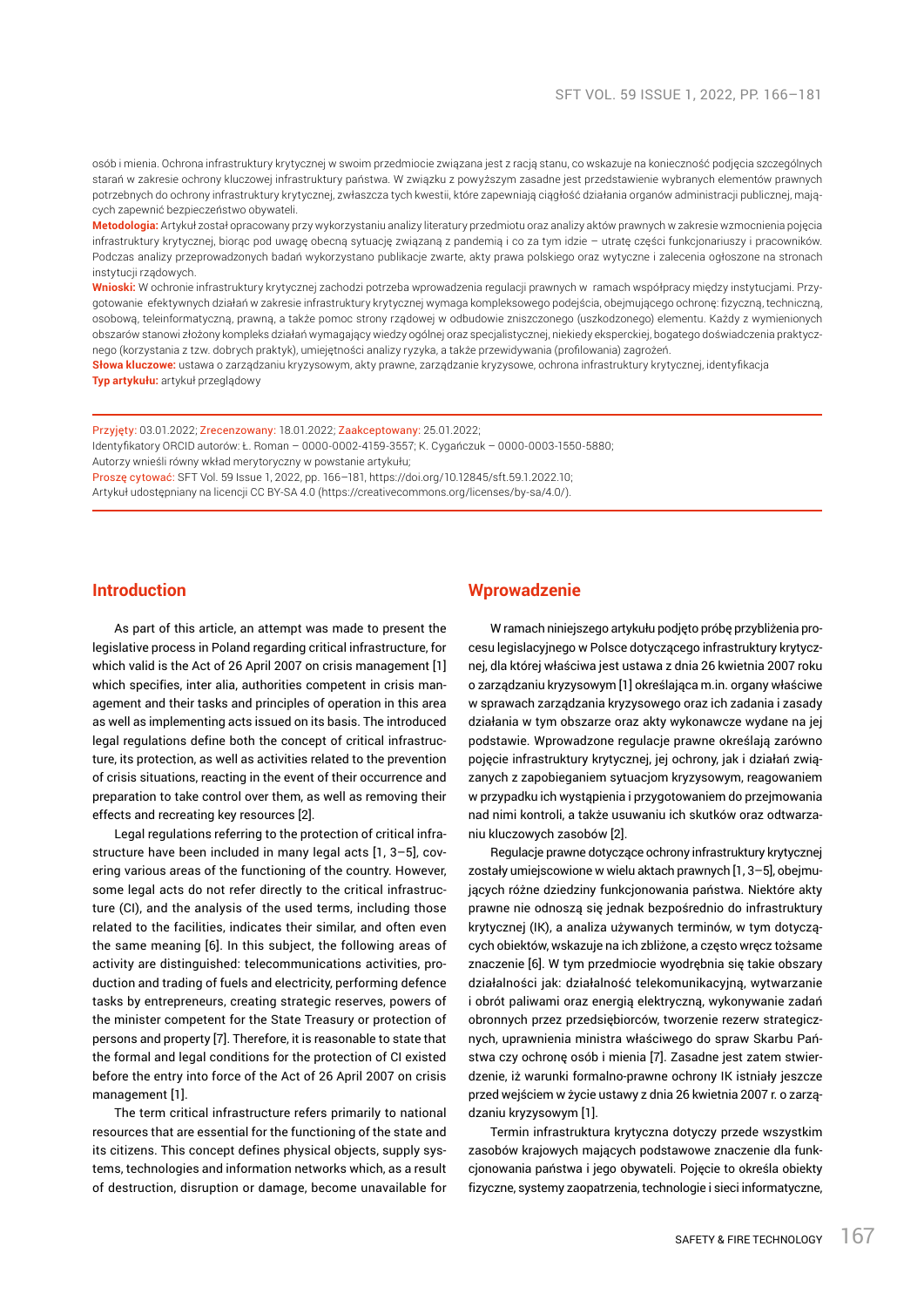a certain period of time, and thus may significantly affect the social or economic determinants of the society, as well as affect the ability to provide defence and national security. Critical infrastructure are real and cybernetic systems (and in these systems objects, devices or installations) necessary for the functioning of the economy and the country. It plays a key role in the functioning of the country and the life of its citizens. As a result of events caused by natural forces or resulting from human activities, critical infrastructure may be destroyed, damaged, and its operation may be disrupted, which may endanger the lives and property of the citizens. At the same time, such events negatively affect the economic development of the country.

które w wyniku zniszczenia, zakłócenia lub uszkodzenia stają się niedostępne przez określony czas, a tym samym mogą znacząco uderzać w społeczne lub ekonomiczne determinanty społeczeństwa, a także wpływać na możliwości zapewnienia obrony i bezpieczeństwa narodowego. Infrastruktura krytyczna to rzeczywiste i cybernetyczne systemy (a w tych systemach obiekty, urządzenia bądź instalacje) niezbędne do funkcjonowania gospodarki i państwa. Pełni ona kluczową rolę w funkcjonowaniu państwa i życiu jego obywateli. W wyniku zdarzeń spowodowanych siłami natury lub będących konsekwencją działań człowieka, infrastruktura krytyczna może być zniszczona, uszkodzona, a jej działanie może ulec zakłóceniu, przez co zagrożone może być życie i mienie obywateli. Równocześnie tego typu wydarzenia negatywnie wpływają na rozwój gospodarczy państwa.

## **Legal aspects of critical infrastructure**

Pursuant to art. 3 of the Act on Crisis Management [1], the concept of critical infrastructure should be understood as linked systems and their functionally, key objects for the security of the country and its citizens and for ensuring the efficient functioning of public administration bodies, as well as institutions and entrepreneurs. The group of systems that may be part of this infrastructure is extensive and includes, among others: energy supply systems, transport systems, energy resources and fuels, as well as communication systems, IT networks, financial systems, food and water supply systems, systems for production, storage and use of chemical and radioactive substances, health protection and rescue systems as well as systems ensuring the continuity of public administration operations.

#### **Prawne aspekty infrastruktury krytycznej**

Zgodnie z art. 3 ustawy o zarządzaniu kryzysowym [1] przez pojęcie infrastruktury krytycznej należy rozumieć systemy oraz wchodzące w ich skład, powiązane ze sobą funkcjonalnie, obiekty kluczowe dla bezpieczeństwa państwa i jego obywateli oraz służące zapewnieniu sprawnego funkcjonowania organów administracji publicznej, a także instytucji i przedsiębiorców. Grupa systemów, które mogą wchodzić w skład tej infrastruktury jest rozbudowana i obejmuje, m.in. systemy zaopatrzenia w energię, transportowe, surowce energetyczne i paliwa, a także systemy łączności, sieci IT, systemy finansowe i zaopatrzenia w żywność oraz wodę, systemy produkcji i przechowywania oraz stosowania substancji chemicznych i promieniotwórczych, systemy ochrony zdrowia i ratownicze oraz zapewniające ciągłość działania administracji publicznej.



**Rycina 1.** Podstawowe akty prawne dotyczące infrastruktury krytycznej **Source:** Own elaboration. **Źródło:** Opracowanie własne.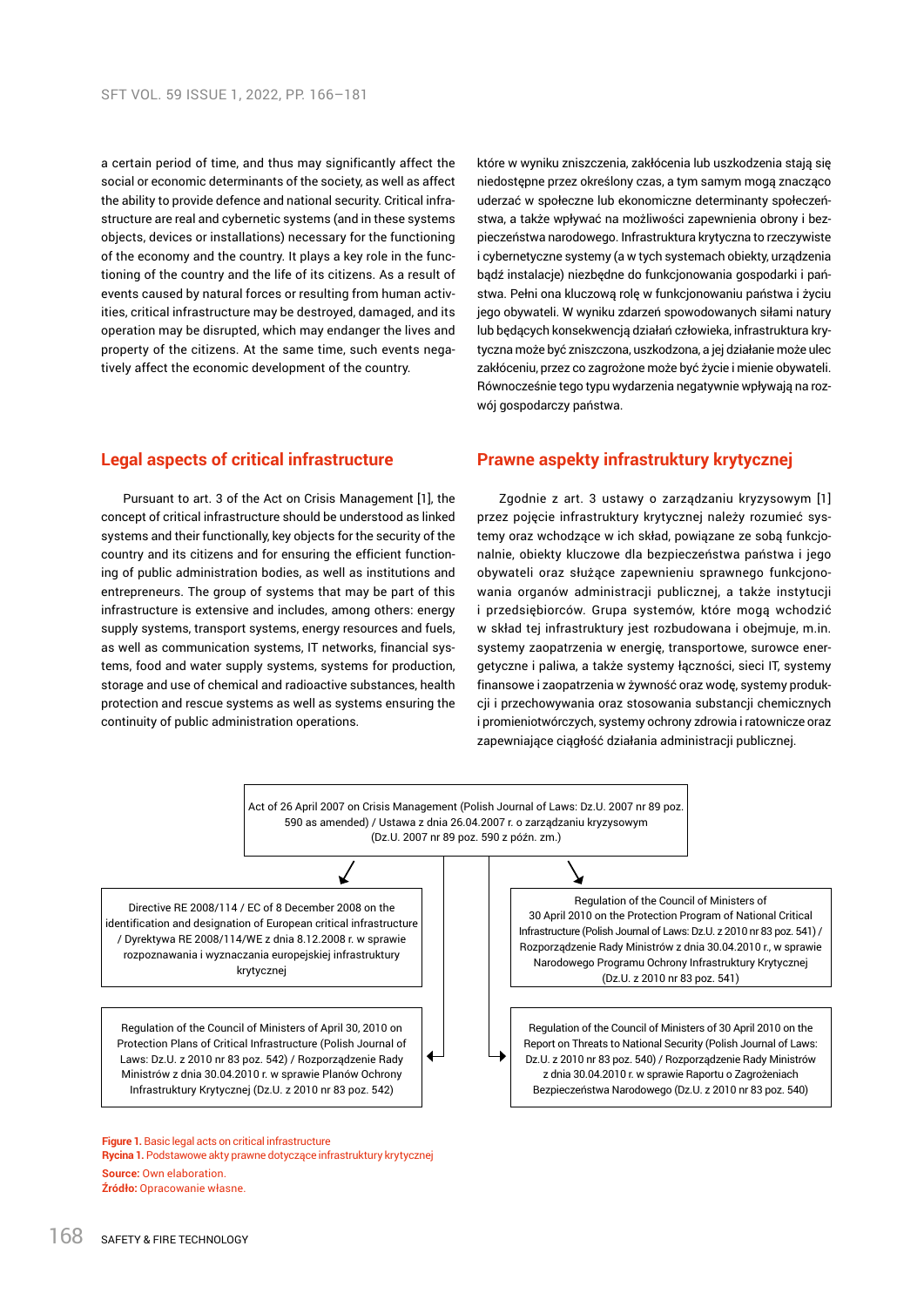The legal act in force in Poland, on the basis of which certain systems are designated to the group of European Critical Infrastructure (ECI), is the EU Council Directive on the identification and designation of ECI [9], establishing the procedure for defining ECI and the rules common to EU approaches to assessing the need to improve the protection of such infrastructure, in order to better protect the population and minimize potential economic and social losses. An important element here is the fact that these are systems whose disruption or destruction would have a significant impact on at least two EU Member States.

Taking into account the applicable legal acts, it can be stated that their scope regulates, among others, the following issues in the area of the functioning and protection of critical infrastructure:

- preparation of solutions in the event of destruction or disruption of the functioning of critical infrastructure, including assistance to the population in ensuring its survival conditions until the infrastructure is restored;
- development and maintenance of protection plans of the critical infrastructure, including resources necessary to perform the tasks included in them;
- ensuring the functioning of public administration in the event of a threat and the possibility of recreating the critical infrastructure;
- ensuring continuous monitoring of threats;
- procedures for implementing tasks related to the protection of critical infrastructure, including response in the event of destruction or disruption of its functioning, and priorities for its protection and recovery;
- risk management by identifying significant threats to critical infrastructure, including prioritization in responding to specific risks and identifying the forces and resources necessary to eliminate them;
- preparation and maintenance of an inventory of objects and systems that make up the critical infrastructure;
- variants of operation in the event of threats or disturbances in the functioning of critical infrastructure and its reconstruction,
- principles of cooperation of public administration with owners and independent and dependent owners of facilities, installations or devices of critical infrastructure in terms of its protection, including the principles of providing information.

In addition to the legal acts mentioned above, special attention has been paid to those elements of critical infrastructure that are important for ensuring the continuity of the country's functioning, regardless of the type of threats. Therefore, other documents have also been issued, which in their records indicate the dimension in question in the area of critical infrastructure. They are, among others:

- 1. Regulation No. 67 of the Prime Minister of 15 October 2014 on the organization and operation of the Crisis Management Government Team [10], specifying the procedure and form of convening meetings as well as the rules of service and tasks of the team.
- 2. Regulation of the Prime Minister of 11 April 2011 on the

Aktem prawnym obowiązującym w Polsce, na podstawie którego wyznacza się określone systemy do grona europejskiej infrastruktury krytycznej (EIK), jest Dyrektywa Rady UE w sprawie rozpoznawania i wyznaczania EIK [9], ustanawiająca procedurę definiowania EIK oraz zasady wspólnego dla UE podejścia do oceny potrzeb w zakresie poprawy ochrony takiej infrastruktury, w celu lepszej ochrony ludności i minimalizowania potencjalnych strat ekonomicznych i społecznych. Istotnym elementem jest tutaj fakt, że chodzi o takie systemy, których zakłócenie lub zniszczenie miałoby istotny wpływ na co najmniej dwa państwa członkowskie UE.

Biorąc pod uwagę obowiązujące akty prawne, można stwierdzić, że swoim zakresem regulują one m.in. następujące kwestie w obszarze funkcjonowania i ochrony infrastruktury krytycznej:

- przygotowanie rozwiązań na wypadek zniszczenia lub zakłócenia funkcjonowania infrastruktury krytycznej, w tym udzielanie pomocy ludności w zapewnieniu jej warunków przetrwania do momentu odtworzenia infrastruktury;
- opracowanie i utrzymywanie planów ochrony infrastruktury krytycznej, w tym zasobów niezbędnych do wykonywania zadań w nich ujętych;
- zapewnienie funkcjonowania administracji publicznej w sytuacji wystąpienia zagrożenia oraz możliwości odtworzenia infrastruktury krytycznej;
- zapewnienie ciągłego monitorowania zagrożeń;
- procedury realizacji zadań związanych z ochroną infrastruktury krytycznej, w tym reagowania w sytuacjach zniszczenia lub zakłócenia jej funkcjonowania oraz priorytety w zakresie jej ochrony oraz odtwarzania;
- zarządzanie ryzykiem poprzez wskazywanie istotnych zagrożeń dla infrastruktury krytycznej, w tym określanie priorytetów w reagowaniu na określone ryzyka i wskazanie sił oraz środków niezbędnych do ich wyeliminowania;
- przygotowywanie i utrzymywanie wykazu obiektów i systemów tworzących infrastrukturę krytyczną;
- warianty działania w sytuacji zagrożeń lub zakłócenia funkcjonowania infrastruktury krytycznej oraz jej odtwarzania,
- zasady współpracy administracji publicznej z właścicielami oraz posiadaczami samoistnymi i zależnymi obiektów, instalacji lub urządzeń infrastruktury krytycznej w zakresie jej ochrony, w tym zasady przekazywania informacji

Poza wspomnianymi powyżej aktami prawnymi, szczególną uwagę zwrócono na te elementy infrastruktury krytycznej, które są istotne dla zapewnienia ciągłości funkcjonowania państwa, niezależnie od rodzaju występujących zagrożeń. Wobec tego zostały wydane również inne dokumenty, które w swoich zapisach wskazują na przedmiotowy wymiar w obszarze infrastruktury krytycznej. Są to m.in.:

1. Zarządzenie nr 67 Prezesa Rady Ministrów z dnia 15 października 2014 r. w sprawie organizacji i trybu pracy Rządowego Zespołu Zarządzania Kryzysowego [10], określające tryb i formę zwoływania posiedzeń oraz zasady obsługi i zadania zespołu.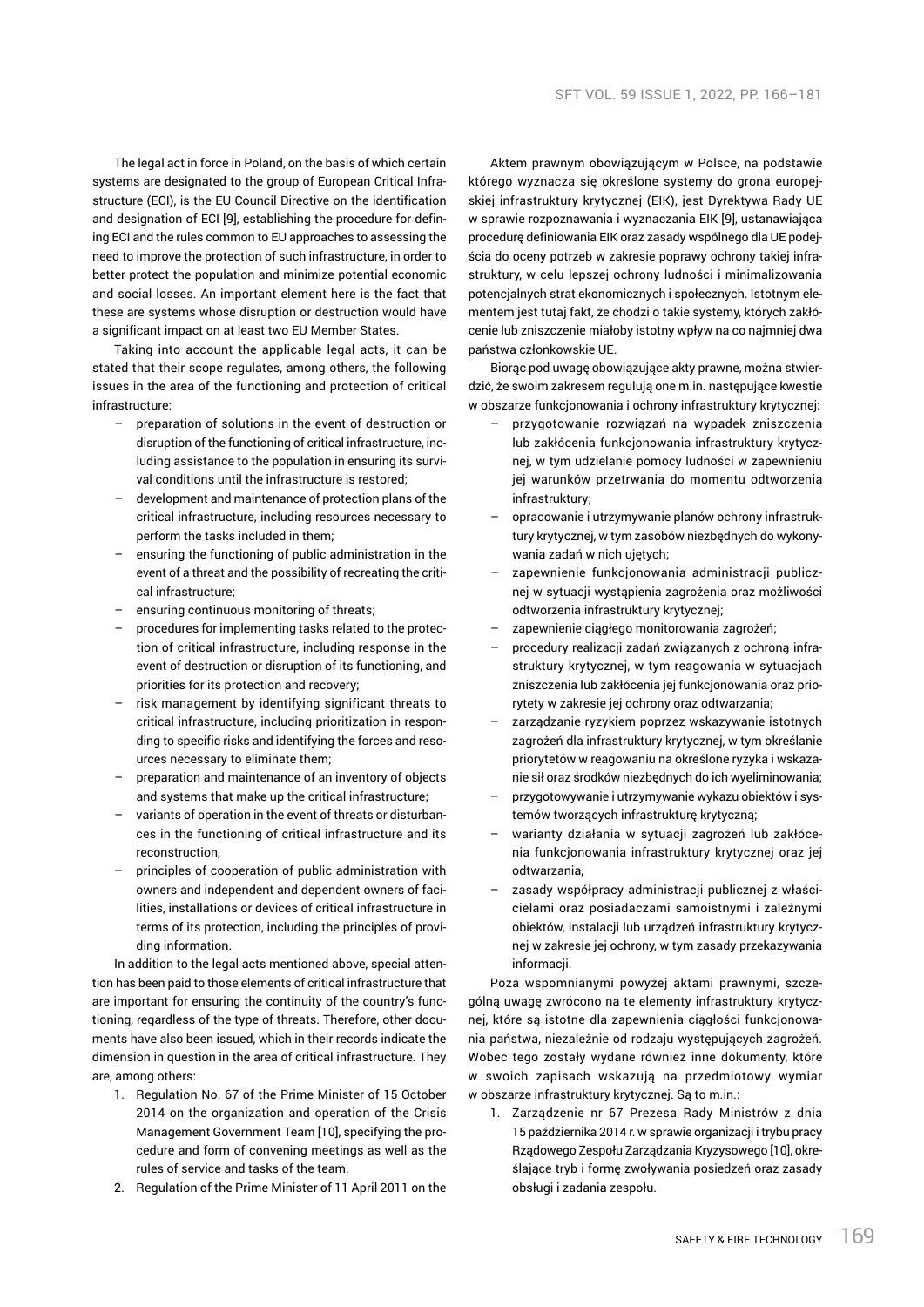organization and operation of the Government Centre for Security (RCB), specifying the structure and tasks of RCB [11],

- 3. Regulation of the Council of Ministers of 21 September 2018 amending the regulation on the determination of government administration bodies that will establish crisis management centres and the manner of their operation [12],
- 4. Act on the organization of tasks for national defence carried out by entrepreneurs [13], which allowed for creating a legal structure of an entrepreneur of special economic and defence importance, implementing tasks for the benefit of state defence (i.e. in the area of economic mobilization, militarization, operational planning, defence training) as well as under HN obligations),
- 5. Act on the protection of persons and property [14].

In the context of CI, the most important thing is that the Act mentioned above has distinguished the category of areas, facilities, devices and transports subject to mandatory protection, important for the defence, economic interest of the state, public safety and other important interests of the state (art. 5 sec. 2). The Act also indicated entities obliged to prepare lists of these installations (art. 5 sec. 3) and imposed on entities managing the installations the obligation to agree on their protection plans with the locally competent provincial police commander (art. 7 sec. 1). The Act on the protection of persons and property has distinguished in detail the elements of infrastructure of this importance (art. 5).

#### 6. Act on aviation law [15].

The Act covers issues related to air navigation, airport ground infrastructure and aircraft. A separate chapter (art. 84–85) deals with rescue and fire protection of airports. Pursuant to art. 84, the airport operator is obliged, among others, to develop an action plan in an emergency, organize and ensure the functioning of the rescue and firefighting service equipped with specialized equipment, and maintain the necessary rescue and fire-fighting measures.

#### 7. Act on rail transport [16].

The Act applies to railway infrastructure, part of which is part of the critical infrastructure. In this context, the Act also defines the principles of the management of railway infrastructure, by maintaining it in a condition ensuring safe railway traffic management (art. 5 sec. 1 point 3), as well as the manager's obligation to take action to eliminate the risk in a situation where the safety of railway traffic or the safety of passenger and goods transport is at risk (art. 5 sec. 5).

Moreover, for railway lines of national importance, the Act imposes on the Council of the Ministers the obligation to define their list by means of a regulation (art. 6 sec. 2). At the same time, the minister responsible for transport is obliged to define (in agreement with the minister of national defence) a list of railway lines of purely defensive importance (art. 6 sec. 3). The Act also contains provisions on the physical protection of the railway infrastructure. Art. 59 sec. 1 provides for the creation of railway security guards by one or more managers. Art. 60 sec. 1 of the Act specifies the tasks of this formation, indicating that it

- 2. Rozporządzenie Prezesa Rady Ministrów z dnia 11 kwietnia 2011 r. w sprawie organizacji i trybu działania Rządowego Centrum Bezpieczeństwa (RCB), określające strukturę i zadania RCB [11],
- 3. Rozporządzenie Rady Ministrów z dnia 21 września 2018 r. zmieniające rozporządzenie w sprawie określenia organów administracji rządowej, które utworzą centra zarządzania kryzysowego, oraz sposobu ich funkcjonowania [12],
- 4. Ustawa o organizowaniu zadań na rzecz obronności państwa realizowanych przez przedsiębiorców [13], która pozwoliła na stworzenie konstrukcji prawnej przedsiębiorcy o szczególnym znaczeniu gospodarczo-obronnym, realizującego zadania na rzecz obronności państwa (tj. w zakresie mobilizacji gospodarki, militaryzacji, planowania operacyjnego, szkolenia obronnego, jak również wynikające z obowiązków państwa-gospodarza),
- 5. Ustawa o ochronie osób i mienia [14].

W kontekście IK najistotniejsze jest to, że w powyższej ustawie została wyodrębniona kategoria obszarów, obiektów, urządzeń i transportów podlegających obowiązkowej ochronie, ważnych dla obronności, interesu gospodarczego państwa, bezpieczeństwa publicznego i innych ważnych interesów państwa (art. 5 ust. 2). Ustawa wskazała również podmioty zobowiązane do sporządzania wykazów tych instalacji (art. 5 ust. 3) i nałożyła na podmioty zarządzające instalacjami obowiązek uzgadniania planów ich ochrony z właściwym miejscowo komendantem wojewódzkim policji (art. 7 ust. 1). Ustawa o ochronie osób i mienia wyodrębniła szczegółowo elementy infrastruktury o takim znaczeniu (art. 5).

6. Ustawa Prawo lotnicze [15].

Ustawa obejmuje zagadnienia dotyczące żeglugi powietrznej, naziemnej infrastruktury lotniskowej oraz statków powietrznych. Oddzielny rozdział (art. 84–85) dotyczy ratownictwa i ochrony przeciwpożarowej lotnisk. Zgodnie z art. 84, zarządzający lotniskiem zobowiązany jest m.in. do opracowania planu działania w sytuacji zagrożenia, zorganizowania i zapewniania funkcjonowania służby ratowniczo-gaśniczej wyposażonej w specjalistyczny sprzęt oraz utrzymywania niezbędnych środków ratowniczych i przeciwpożarowych.

7. Ustawa o transporcie kolejowym [16].

Ustawa odnosi się do infrastruktury kolejowej, której część wchodzi w skład infrastruktury krytycznej. W tym kontekście ustawa określa także zasady zarządzania infrastrukturą kolejową m.in. poprzez jej utrzymywanie w stanie zapewniającym bezpieczne prowadzenie ruchu kolejowego (art. 5 ust. 1 pkt 3), a także powstający po stronie zarządcy obowiązek podjęcia działań likwidujących zagrożenie w sytuacji, gdy zagrożone jest bezpieczeństwo ruchu kolejowego lub bezpieczeństwo przewozu osób i rzeczy (art. 5 ust. 5). Ponadto dla linii kolejowych o znaczeniu państwowym ustawa nakłada na Radę Ministrów obowiązek określenia ich wykazu w drodze rozporządzenia (art. 6 ust. 2). Jednocześnie minister właściwy w sprawach transportu zobowiązany jest do określenia (w porozumieniu z ministrem obrony narodowej) wykazu linii kolejowych o znaczeniu wyłącznie obronnym (art. 6 ust. 3). Ustawa zawiera także przepisy dotyczące fizycznej ochrony infrastruktury kolejowej. Art. 59 ust. 1 przewiduje tworzenie straży ochrony kolei przez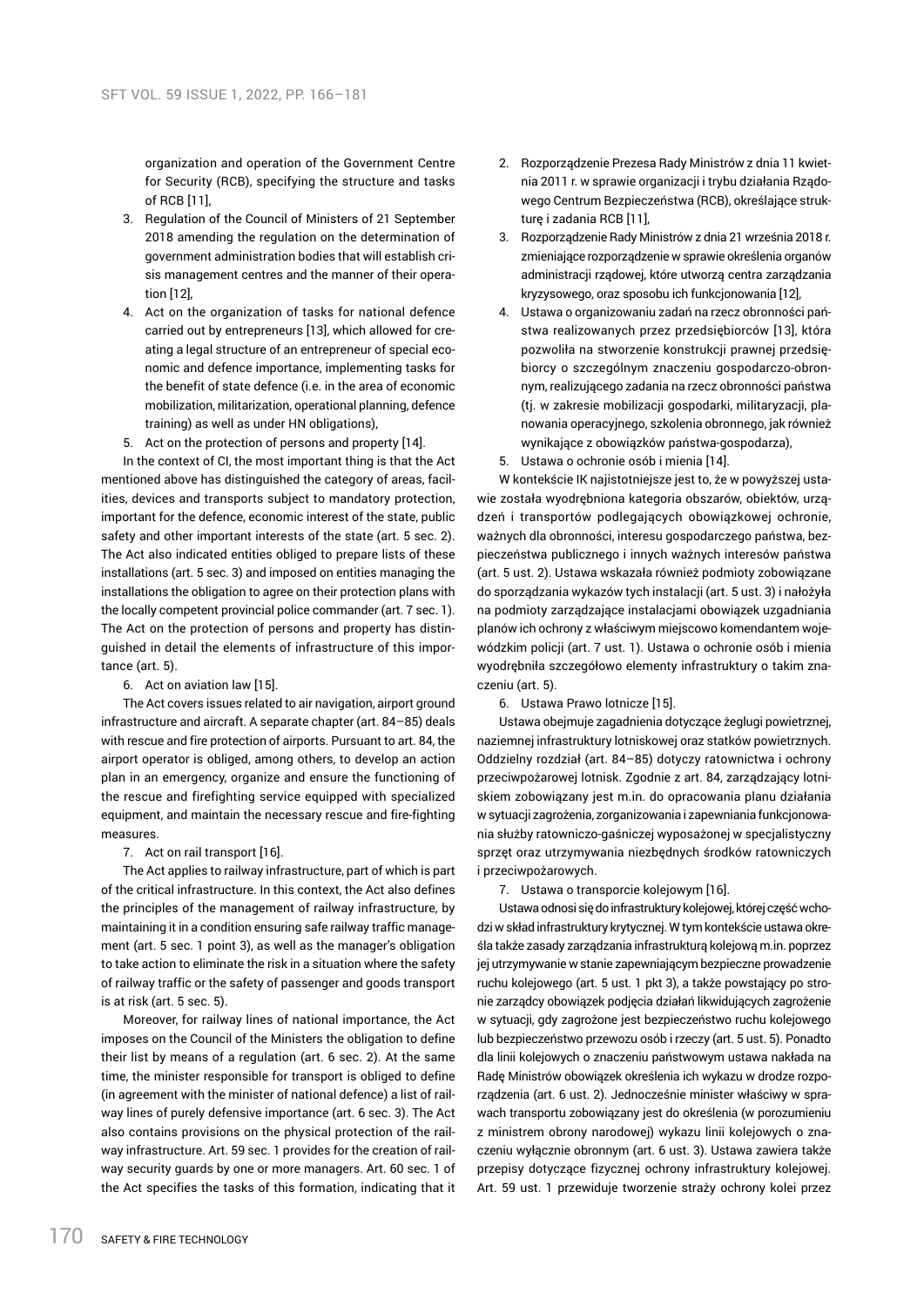is, among others, responsible for the protection of human life or health, as well as property in the railway area, in trains and other railway vehicles.

8. Act on telecommunications law [17].

The Act regulates the principles of conducting business by providing telecommunications services. As a critical infrastructure protection tool, it is essential for many reasons. It defines a telecommunications undertaking, which in many cases allows to classify the installations, facilities and devices managed by it as part of the critical infrastructure telecommunications system (art. 2 point 27). In this context, operators are required to submit to the President of the Office of Electronic Communications (UKE) and make available to interested entities the technical specifications of the network termination points, radio interfaces and their changes, before the telecommunications services to be provided via these network termination points or radio interfaces become available to the users (art. 137 sec. 1). From the point of view of the protection of critical infrastructure, art. 178, 179 sec. 1 and 180f of the Act. Art. 178 sec. 1 indicates that "in the event of a particular threat", the President of UKE may, by way of a decision, impose certain obligations on telecommunications undertakings, guided by the size of the threat and the need to limit its effects and the principle of minimizing the negative effects of the imposed obligations. In turn, art. 179 orders such entrepreneurs to perform tasks and obligations in the area of preparation and maintenance of the indicated network elements to ensure telecommunications for the needs of the national security management system, including state defence, implemented in accordance with the principles set out in plans, decisions and agreements concluded between these entrepreneurs and interested entities [7].

9. Act on water law [18].

The Act, comprehensively regulating the issues of water management, includes, among others, regulations concerning strict protection and supervision of specific areas, important for the supply of drinking water, i.e. an element of critical infrastructure. The Act provides for the possibility of establishing protection zones for water intakes and protection areas for inland water reservoirs (art. 51 points 1–2). In the former, there are orders, prohibitions and restrictions on the use of water and land, while the protection zone itself is divided into the area of direct and indirect protection (art. 52). In direct protection areas, it is forbidden to use the land for purposes not related to the operation of water intake (art. 53), while in indirect protection areas, restrictions may or may not apply to activities reducing the usefulness of the abstracted water or the catchment efficiency (art. 54). The above provisions create the possibility of additional protection of the critical infrastructure system related to water supply.

10. Act on strategic reserves [19].

The Act defines critical infrastructure in a similar way as in the Act on crisis management. Art. 3 of the Act indicates the essence of building strategic reserves – in this context, among others, a threat to the state security and defence, public safety and order, support for the implementation of tasks in the area of national security and defence, reconstruction of CI, mitigation of disruptions in the continuity of supplies serving the functioning of the economy and satisfying the basic needs of the citizens.

jednego lub kilku zarządców. Art. 60 ust. 1 ustawy precyzuje zadania tej formacji, wskazując, że jest ona m.in. odpowiedzialna za ochronę życia lub zdrowia ludzkiego, a także mienia na obszarze kolejowym, w pociągach i innych pojazdach kolejowych.

8. Ustawa Prawo telekomunikacyjne [17].

Ustawa reguluje zasady prowadzenia działalności polegającej na świadczeniu usług telekomunikacyjnych. Jako narzędzie ochrony infrastruktury krytycznej jest istotna z wielu względów. Definiuje przedsiębiorcę telekomunikacyjnego, co pozwala w wielu przypadkach kwalifikować zarządzane przez niego instalacje, obiekty i urządzenia jako wchodzące w skład systemu telekomunikacyjnego infrastruktury krytycznej (art. 2 pkt 27). W tym kontekście operatorzy są zobowiązani do przekazywania prezesowi Urzędu Komunikacji Elektronicznej (UKE) oraz udostępniania zainteresowanym podmiotom specyfikacji technicznych stosowanych zakończeń sieci, interfejsów radiowych i ich zmian, zanim usługi telekomunikacyjne, które mają być świadczone przy pomocy tych zakończeń sieci lub interfejsów radiowych, staną się dostępne dla użytkowników (art. 137 ust. 1). Z punktu widzenia ochrony infrastruktury krytycznej bardzo ważne są art. 178, 179 ust. 1 oraz 180f ustawy. Art. 178 ust. 1 wskazuje, że "w sytuacji wystąpienia szczególnego zagrożenia" prezes UKE może, w drodze decyzji, nałożyć na przedsiębiorców telekomunikacyjnych określone obowiązki, kierując się rozmiarem zagrożenia i potrzebą ograniczenia jego skutków oraz zasadą minimalizowania negatywnych skutków nałożonych obowiązków. Z kolei art. 179 nakazuje takim przedsiębiorcom wykonywanie zadań i obowiązków w zakresie przygotowania i utrzymywania wskazanych elementów sieci dla zapewnienia telekomunikacji na potrzeby systemu kierowania bezpieczeństwem narodowym, w tym obroną państwa, realizowanych na zasadach określonych w planach, decyzjach oraz umowach zawartych między tymi przedsiębiorcami a zainteresowanymi podmiotami [7].

9. Ustawa Prawo wodne [18].

Ustawa, regulując kompleksowo zagadnienia gospodarki wodnej, zawiera m.in. unormowania dotyczące ścisłej ochrony i nadzoru określonych obszarów, istotnych z punktu widzenia dostarczania wody pitnej, a więc elementu infrastruktury krytycznej. Przewiduje ona możliwość ustanowienia stref ochronnych ujęć wody oraz obszarów ochronnych zbiorników wód śródlądowych (art. 51 pkt 1–2). W tych pierwszych obowiązują nakazy, zakazy i ograniczenia dotyczące korzystania z wód oraz użytkowania gruntów, sama strefa ochronna dzieli się zaś na teren ochrony bezpośredniej i pośredniej (art. 52). Na terenach ochrony bezpośredniej zabronione jest użytkowanie gruntów w celach niezwiązanych z eksploatacją ujęcia wody (art. 53), natomiast na obszarach ochrony pośredniej ograniczenia mogą, choć nie muszą, dotyczyć działań powodujących zmniejszenie przydatności ujmowanej wody lub wydajności ujęcia (art. 54). Powyższe przepisy stwarzają możliwość dodatkowej ochrony systemu infrastruktury krytycznej dotyczącego zaopatrzenia w wodę.

10. Ustawa o rezerwach strategicznych [19].

Ustawa definiuje infrastrukturę krytyczną w sposób podobny jak w ustawie o zarządzaniu kryzysowym. W art. 3 ustawy wskazano istotę budowy rezerw strategicznych – w tym kontekście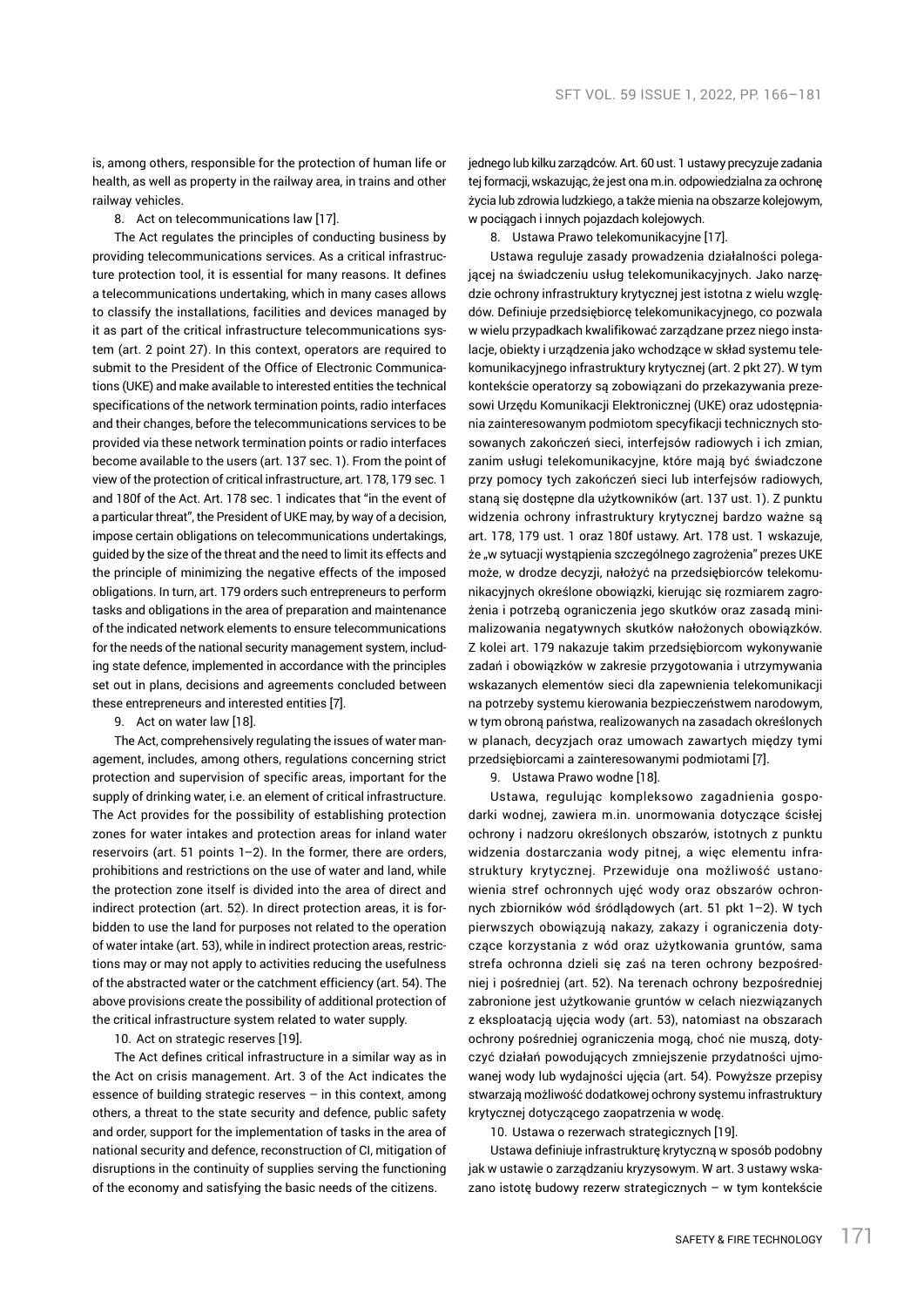11. Act of 18 March 2010 on the specific powers of the minister responsible for the State Treasury and their exercise in certain capital companies or capital groups operating in the electricity, crude oil and gaseous fuels sectors [20].

The above document replaced the Act of 3 June 2005 on the special rights of the State Treasury and their exercise in capital companies of significant importance for public order or public safety [21]. It refers to the protection of a CI sector – strictly speaking, to the energy and fuel supply system.

12. Regulation of the Council of Ministers of 24 June 2003 on objects of particular importance for national security and defence and on their special protection [22].

The regulation issued on the basis of the Act on the universal defence obligation specifies objects of particular importance for the national security and defence (§ 2). The extensive catalogue, containing nineteen categories, includes, among others facilities of formation and services (including the Police, the Agency of Internal Security and the State Fire Service), facilities related to the extraction of minerals, telecommunications, state reserve warehouses, water dams and hydrotechnical devices, power plants and electricity facilities, as well as facilities subordinate to or supervised by the minister of national defence. According to the Regulation, these facilities are subject to special protection (§ 5). They have also been divided into category I facilities (listed in points 1–9 § 2) and category II facilities (listed in points 10–19 § 2). The minister of national defence is responsible for determining the requirements for the preparation and implementation of special protection for category I facilities, while the minister responsible for internal affairs has the same obligation with regard to category II facilities. In fact, objects of both categories are largely critical infrastructure, which is another example of the fact that its protection was prepared and the decision which was carried out long before was made on its legal and structural separation and additional requirements for its protection, involving the need to prepare, among others, National Protection Program of Critical Infrastructure.

Apart from the aforementioned legal acts, mentioned should also be the Act of 27 March 2003 on spatial planning and development [29] and the Act of 4 September 2008 on the protection of shipping and seaports [30]. They are also related to the issues of critical infrastructure. The first requires that planning and spatial development take into account the needs of state defence and security (art. 1 sec. 2 point 8) [29], while the second regulates the issues of protection seaports and port facilities (art. 2 sec. 1) [30].

wymieniono m.in. zagrożenie dla bezpieczeństwa i obronności państwa, bezpieczeństwa i porządku publicznego, wsparcie realizacji zadań w zakresie bezpieczeństwa i obrony państwa, odtworzenie IK, złagodzenie zakłóceń w ciągłości dostaw służących funkcjonowaniu gospodarki i zaspokojeniu podstawowych potrzeb obywateli.

11. Ustawa z dnia 18 marca 2010 roku o szczególnych uprawnieniach ministra właściwego do spraw Skarbu Państwa oraz ich wykonywaniu w niektórych spółkach kapitałowych lub grupach kapitałowych prowadzących działalność w sektorach energii elektrycznej, ropy naftowej oraz paliw gazowych [20].

Powyższy dokument zastąpił ustawę z 3 czerwca 2005 r. o szczególnych uprawnieniach Skarbu Państwa oraz ich wykonywaniu w spółkach kapitałowych o istotnym znaczeniu dla porządku publicznego lub bezpieczeństwa publicznego [21]. Odnosi się ona do ochrony wycinka IK – ściśle mówiąc do systemu zaopatrzenia w energię, surowce energetyczne i paliwa.

12. Rozporządzenie Rady Ministrów z dnia 24 czerwca 2003 r. w sprawie obiektów szczególnie ważnych dla bezpieczeństwa i obronności państwa oraz ich szczególnej ochrony [22].

Rozporządzenie wydane na podstawie ustawy o powszechnym obowiązku obrony określa obiekty szczególnie ważne dla bezpieczeństwa i obronności państwa (§ 2). Obszerny katalog, zawierający dziewiętnaście kategorii, obejmuje m.in. obiekty formacji i służb (m.in. Policji, Agencji Bezpieczeństwa Wewnętrznego i Państwowej Straży Pożarnej), obiekty związane z wydobywaniem kopalin, telekomunikacyjne, magazyny rezerw państwowych, zapory wodne i urządzenia hydrotechniczne, elektrownie i obiekty elektroenergetyczne, a także obiekty podległe lub nadzorowane przez ministra obrony narodowej. W myśl rozporządzenia obiekty te podlegają szczególnej ochronie (§ 5). Zostały także podzielone na obiekty kategorii I (wymienione w pkt 1–9 § 2) oraz obiekty kategorii II (wymienione w pkt 10–19 § 2). Minister obrony narodowej odpowiada za określenie wymagań przygotowania i prowadzenia szczególnej ochrony obiektów kategorii I, minister właściwy do spraw wewnętrznych ma ten sam obowiązek w odniesieniu do obiektów kategorii II. Faktycznie obiekty obu kategorii stanowią w dużej części infrastrukturę krytyczną, co jest kolejnym przykładem tego, że jej ochrona była przygotowywana i prowadzona na długo, zanim podjęto decyzję o jej prawnym i strukturalnym wyodrębnieniu oraz dodatkowych wymogach jej ochrony, wiążących się z koniecznością przygotowania m.in. Narodowego Programu Ochrony Infrastruktury Krytycznej. Obok wspomnianych aktów prawnych należałoby wskazać również ustawę z 27 marca 2003 r. o planowaniu i zagospodarowaniu przestrzennym [29] oraz ustawę z 4 września 2008 r. o ochronie żeglugi i portów morskich [30]. One również są związane z problematyką infrastruktury krytycznej. Pierwsza wymaga, aby w planowaniu i zagospodarowaniu przestrzennym uwzględniano potrzeby obronności i bezpieczeństwa państwa (art. 1 ust. 2 pkt 8) [29], druga natomiast reguluje zagadnienia ochrony m.in. portów morskich i obiektów portowych (art. 2 ust. 1) [30].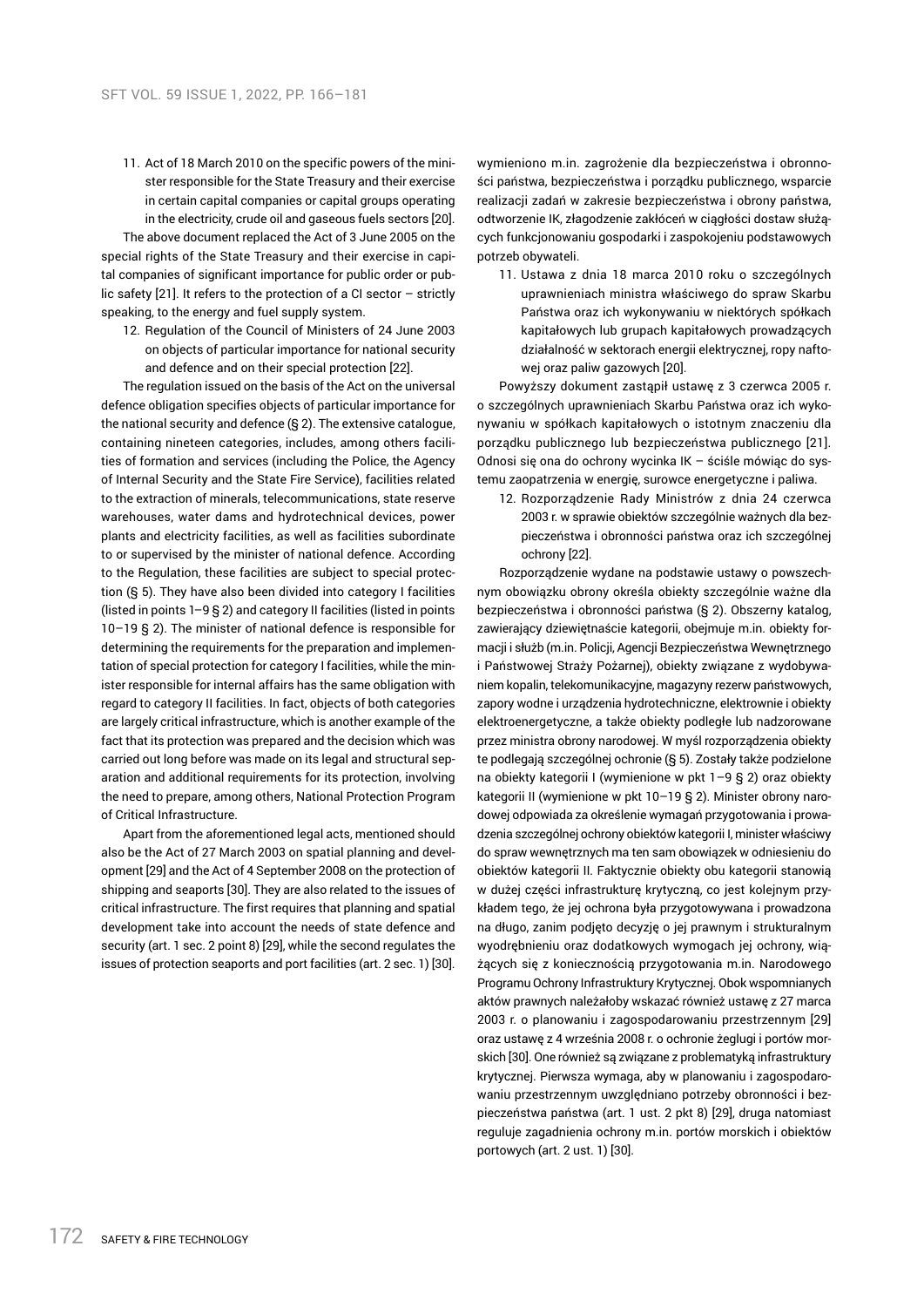# **The importance of critical infrastructure for national security**

The Act of 26 April 2007 on Crisis Management introduced the concept of critical infrastructure into Polish legislation. According to it, critical infrastructure should be treated as systems and functionally interconnected objects, including construction objects, devices, installations, key services for the security of the country and its citizens, and to ensure the efficient functioning of public administration bodies, as well as institutions and entrepreneurs [1].

In the Republic of Poland, critical infrastructure includes 11 systems (facilities, devices) that are of key importance for the security of the country and its citizens and are used to ensure the efficient functioning of public administration bodies, as well as institutions and entrepreneurs. They are:

- 1. Energy, energy raw materials and fuel supply systems,:
	- for the production, transmission and distribution of electricity (power industry),
	- for the production, transport and distribution of gaseous fuels,
	- for the production, transport and distribution of crude oil and petroleum products
	- for the production, transport and distribution of heat.
- 2. Communication systems for the transmission of information, including postal and telecommunications, as well as broadcasting and television.
- 3. ICT networks a set of cooperating IT devices and software, ensuring processing and storage, as well as sending and receiving data via telecommunications networks using a terminal device appropriate for a given type of network.
- 4. Financial systems, i.e. all legal norms and a group of financial institutions whose task is to collect, divide and spend national money resources.
- 5. Food supply system  $-$  a branch of the economy which consists of producing means of production (e.g. fertilizers, feed) and services for agriculture, production and acquisition of food raw materials (in agriculture, fishing, forestry, hunting), purchase of food raw materials, their storage and transport, processing of food raw materials, trade in food products (food warehousing and storage, wholesale and retail trade, export and import) and food safety system covering all components of the food supply chain.
- 6. Water supply system (drinking water, sewage, surface water) – it consists of interconnected enterprises and devices collecting, upgrading, supplying and treating water for the population and the industry.
- 7. Health care system (pharmacies, hospitals, clinics) – a team of people and institutions whose task is to provide health care to the population. Its efficient functioning (along with the rescue system) is a guarantee of the citizens' rights enshrined in the Constitution.
- 8. Transport (roads, railways, airports, ports) that is the

# **Znaczenie infrastruktury krytycznej dla bezpieczeństwa państwa**

Ustawa z dnia 26 kwietnia 2007 r. o zarządzaniu kryzysowym, wprowadziła do polskiego prawodawstwa pojęcie infrastruktury krytycznej. Według niej infrastrukturę krytyczną należy traktować jako systemy oraz wchodzące w ich skład powiązane ze sobą funkcjonalnie obiekty, w tym obiekty budowlane, urządzenia, instalacje, usługi kluczowe dla bezpieczeństwa państwa i jego obywateli oraz służące zapewnieniu sprawnego funkcjonowania organów administracji publicznej, a także instytucji i przedsiębiorców [1].

W Rzeczypospolitej Polskiej w skład infrastruktury krytycznej wchodzi 11 systemów (obiekty, urządzenia), które mają kluczowe znaczenie dla bezpieczeństwa państwa i jego obywateli oraz służą zapewnieniu sprawnego funkcjonowania organów administracji publicznej, a także instytucji i przedsiębiorców. Zaliczamy do nich:

- 1. Systemy zaopatrzenia w energię, surowce energetyczne i paliwa:
	- do produkcji, przesyłania i dystrybucji energii elektrycznej (energetyka),
	- do produkcji, transportu i dystrybucji paliw gazowych,
	- do produkcji, transportu i dystrybucji ropy naftowej i produktów ropopochodnych
	- do produkcji, transportu i dystrybucji ciepła.
- 2. Systemy łączności, zapewniające przekazywanie informacji, obejmujące pocztę oraz telekomunikację, jak również radiofonię i telewizję.
- 3. Sieci teleinformatyczne zespół współpracujących ze sobą urządzeń informatycznych i oprogramowania, zapewniający przetwarzanie i przechowywanie, a także wysyłanie i odbieranie danych przez sieci telekomunikacyjne za pomocą właściwego, dla danego rodzaju sieci, urządzenia końcowego.
- 4. Systemy finansowe, czyli ogół norm prawnych oraz zespół instytucji finansowych, których zadaniem jest gromadzenie, dzielenie i wydatkowanie zasobów pieniężnych państwa.
- 5. System zaopatrzenia w żywność dziedzina gospodarki, na którą składa się wytworzenie środków produkcyjnych (np. nawozy, pasze) i usług dla rolnictwa, produkcja i pozyskiwanie surowców żywnościowych (w rolnictwie, rybactwie, leśnictwie, łowiectwie), skup surowców żywnościowych, ich przechowywanie i transport, przetwórstwo surowców żywnościowych, obrót towarowy produktami żywnościowymi (magazynowanie iprzechowywanie żywności, handel hurtowy i detaliczny, eksport i import) oraz system bezpieczeństwa żywności obejmujący wszystkie składowe łańcucha zaopatrzenia wżywność.
- 6. System zaopatrzenia w wodę (woda pitna, ścieki, wody powierzchniowe) – w jego skład wchodzą powiązane ze soba przedsiębiorstwa i urządzenia pobierające, uszląchetniające, dostarczające i oczyszczające wodę dla ludności i przemysłu.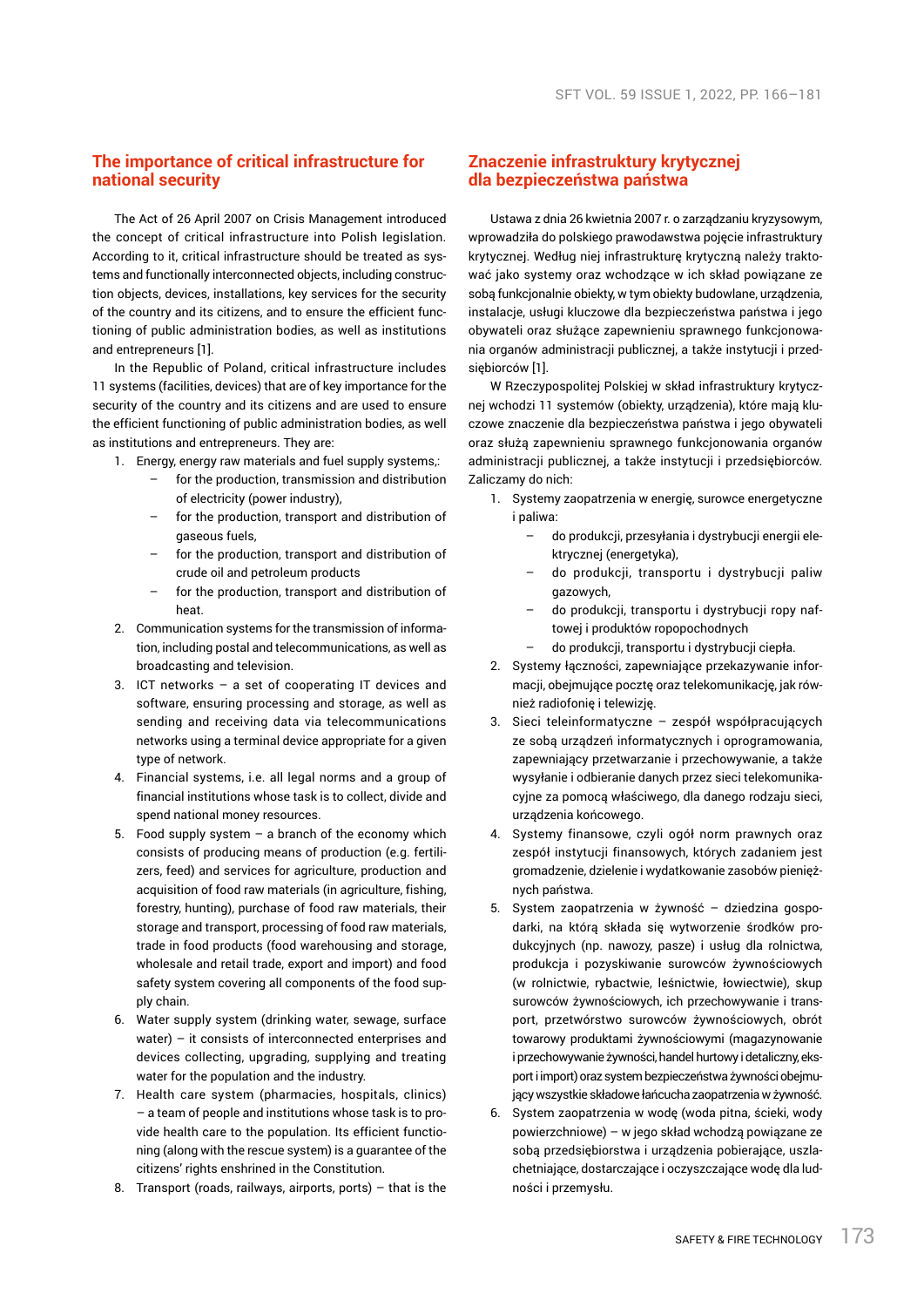possibility of movement of people, goods (subject of transport) in space using appropriate means of transport.

- 9. Rescue systems all organizational measures and undertakings carried out in order to save health and life, property and the environment which are in danger, as well as to predict, recognize and eliminate the consequences of the events.
- 10. Systems ensuring the actions of public administraction, i.e. the implementation of the right of authority to perform tasks assigned by the legal order to the state and its organs or other entities performing authority functions.
- 11. Production systems, storage and use of chemical and radioactive substances (including pipelines of hazardous substances) [23].

The definition of the protection of critical infrastructure contained in the Act on Crisis Management (art. 3 point 3) states that: "Protection of critical infrastructure is all the activities aimed at ensuring the functionality, continuity and integrity of critical infrastructure in order to prevent threats, risks or weaknesses, and the limitation and neutralization of their effects and quick restoration of this infrastructure in the event of failures, attacks and other events that disrupt its proper functioning" [1].

From the cited definition it can be concluded that critical infrastructure plays a special role in ensuring the continuity of the functioning of the country, its organs, institutions, services and the exchange of information between them. The efficiency of critical infrastructure ensures a certain level and continuity of distribution of those services for which the country is responsible for. Its proper functioning also allows for the effective use of resources in the event of extraordinary events that disrupt the normal functioning of the country and its economy. The efficiency of a large part of resources considered as critical infrastructure also determines technological progress and economic development.

Critical infrastructure is crucial for the existence of the country and, within it, of an organized society. If its functioning is disrupted, the country and its institutions may lose all or part of their ability to perform their basic administrative and service functions, as well as to exercise effective control over their entire territory. Improper management of critical infrastructure undoubtedly prevents economic and social development and, in some cases, can even lead to the decay of social life. Therefore, it is worth remembering that critical infrastructure in Poland is not completely free from threats, and the society – from the consequences of its deliberate damage or failure. According to the scale and sources of threats, this infrastructure should be developed and protected using appropriate instruments. As in other countries, also in Poland modern and efficient critical infrastructure – regardless of emerging threats – is a decisive factor in the effectiveness of the functioning of the country. In extraordinary situations it also determines its survival [24]. The elements of critical infrastructure systems constitute a collection of classified information, which means that a specialized group of people with a certificate confirming access to classified information has the right to decide on their composition and functioning.

- 7. System ochrony zdrowia (apteki, szpitale, przychodnie) – zespół osób i instytucji mający za zadanie zapewnić opiekę zdrowotną ludności. Jego sprawne funkcjonowanie (wraz z systemem ratowniczym) jest gwarantem praw obywatela zapisanych w Konstytucji.
- 8. Systemy transportowe (drogi, kolej, lotniska, porty) – czyli możliwość przemieszczania się ludzi, ładunków (przedmiot transportu) w przestrzeni przy wykorzystaniu odpowiednich środków transportu.
- 9. Systemy ratownicze ogół środków i przedsięwzięć organizacyjnych podejmowanych w celu ratowania zdrowia i życia, mienia i środowiska, znajdującym się w niebezpieczeństwie oraz przewidywania, rozpoznawania i likwidacji skutków zdarzeń.
- 10. Systemy zapewniające ciągłość działania administracji publicznej, czyli realizację prawa władczego wykonywania zadań przypisywanych przez porządek prawny państwu i jego organom lub innym podmiotom wykonującym funkcje władcze.
- 11. Systemy produkcji składowania, przechowywania i stosowania substancji chemicznych i promieniotwórczych (w tym rurociągi substancji niebezpiecznych) [23].

Ujęcie definicyjne ochrony infrastruktury krytycznej zawarte w ustawie o zarządzaniu kryzysowym (art. 3 pkt. 3) definiuje, że: "ochrona infrastruktury krytycznej to wszelkie działania zmierzające do zapewnienia funkcjonalności, ciągłości działań i integralności infrastruktury krytycznej w celu zapobiegania zagrożeniom, ryzykom lub słabym punktom oraz ograniczenia i neutralizacji ich skutków oraz szybkiego odtworzenia tej infrastruktury na wypadek awarii, ataków oraz innych zdarzeń zakłócających jej prawidłowe funkcjonowanie" [1].

Z przywołanej definicji wynika, że infrastruktura krytyczna odgrywa szczególną rolę w zapewnieniu ciągłości funkcjonowania państwa, jego organów, instytucji, służb oraz wymiany informacji między nimi. Sprawność infrastruktury krytycznej zapewnia określony poziom i ciągłość dystrybucji tych usług, za które odpowiada państwo. Jej właściwe funkcjonowanie pozwala także na efektywne wykorzystywanie posiadanych zasobów w razie nadzwyczajnych wydarzeń, zakłócających normalne funkcjonowanie państwa i jego gospodarki. Sprawność dużej części zasobów uznawanych za infrastrukturę krytyczną warunkuje także postęp technologiczny i rozwój gospodarczy.

Infrastruktura krytyczna ma kluczowe znaczenie dla istnienia państwa, a w jego ramach – zorganizowanego społeczeństwa. Jeżeli następuje zakłócenie w jej funkcjonowaniu, państwo i jego instytucje mogą utracić wcałości lub części zdolność do wykonywania swoich podstawowych funkcji administracyjnych i usługowych. jak również do sprawowania rzeczywistej kontroli nad całym swoim terytorium. Niewłaściwe zarządzanie infrastrukturą krytyczną bez wątpienia uniemożliwia rozwój gospodarczy i społeczny, a w pewnych przypadkach może nawet doprowadzić do rozkładu życia społecznego. Wobec tego warto pamiętać, że infrastruktura krytyczna w Polsce nie jest w zupełności wolna od zagrożeń, a społeczeństwo – od skutków jej celowego uszkodzenia lub awarii. Stosownie do skali i źródeł zagrożeń, infrastruktura ta powinna być rozwijana i chroniona przy użyciu odpowiednich instrumentów. Podobnie jak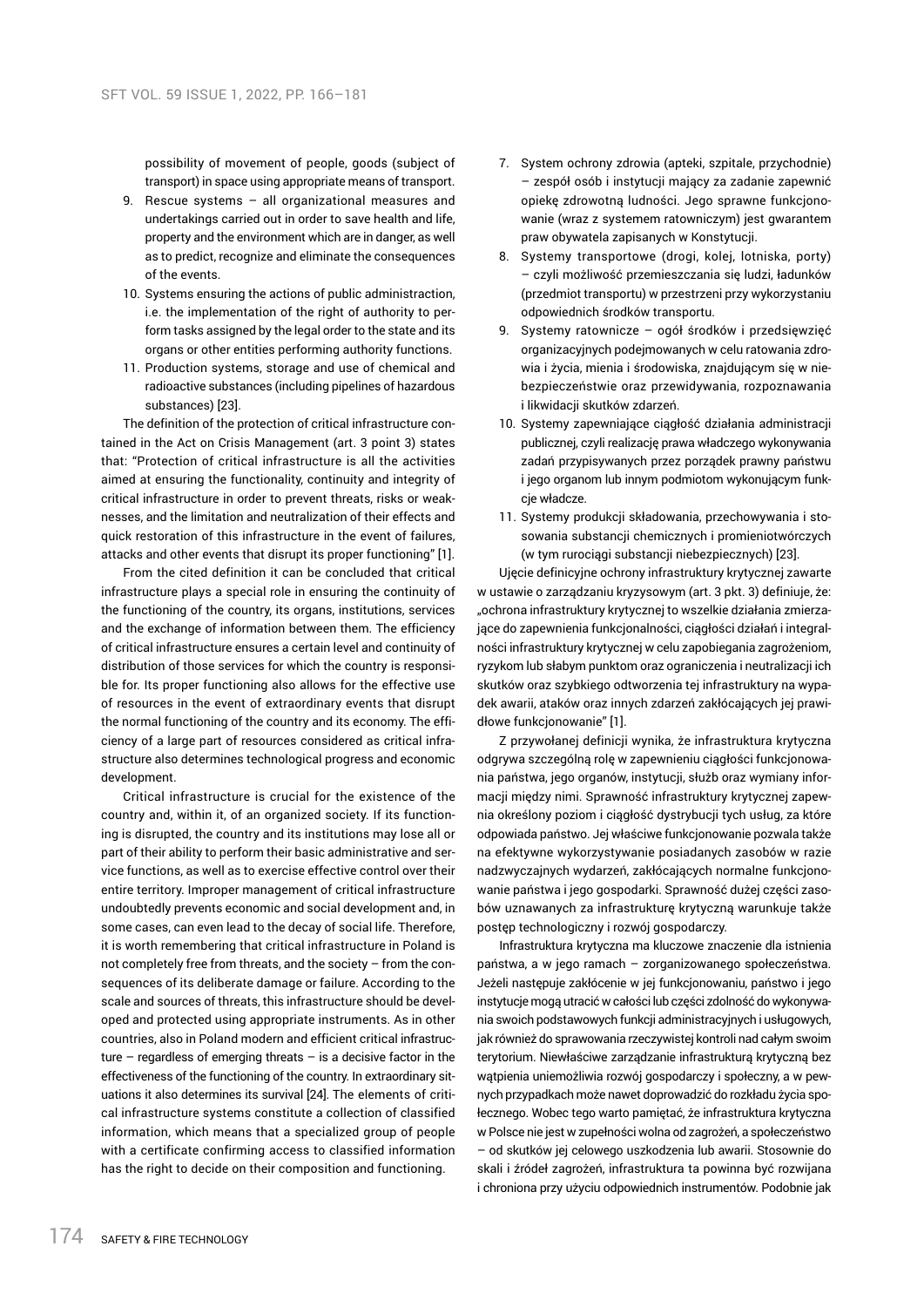# **National Protection Program of Critical Infrastructure (NPOIK) – interpretation of regulations**

National Protection Program of Critical Infrastructure [25] (NPOIK) was developed pursuant to art. 5b sec. 1 of the Act on Crisis Management  $[1]$  – it is a document the purpose of which is to create conditions for the improvement of the security of critical infrastructure. This program defines the rules for the protection of critical infrastructure and the cooperation of owners responsible for critical infrastructure with public administration. Critical infrastructure that is included in it has been included in the uniform list of objects, installations, devices and services included in critical infrastructure with a division into systems referred to in art. 5b sec. 7 point 1 of the Act on Crisis Management. NPOIK is not an operational program or a development program within the meaning of the Act of 6 December 2006 on the principles of development policy (Polish Journal of Laws: Dz. U. z 2014, poz. 1649, as amended) and it is complementary to the Security of the Development of the National Security Strategy System of the Republic of Poland 2022 and the National Security Strategy of the Republic of Poland. Taking into account Poland's membership in the European Union, the North Atlantic Treaty Organization, the Organization for Security and Cooperation in Europe and other international organizations, NCIPP also takes into account international agreements to which Poland is a party [25].

The aim of NPOIK is, above all, to create conditions for the improvement of the security of critical infrastructure. Together with other program documents, it contributes to the overriding goal – to increase the security of Poland.

Its implementation requires the achievement of a number of intermediate (operational) goals, which are [25]:

- gaining a certain level of awareness, knowledge and competence of all participants of the NPOIK in the field of the importance of CI for the efficient functioning of the state and the methods and methods of its protection,
- introducing a risk assessment methodology that takes into account a full range of threats, including a methodology for dealing with threats with a very low probability and catastrophic consequences,
- introducing a coordinated and risk-based approach to the implementation of tasks in the field of critical infrastructure protection,
- building a partnership between the participants of the protection process of critical infrastructure,

w innych państwach, także w Polsce nowoczesna i sprawna infrastruktura krytyczna – niezależnie od pojawiających się zagrożeń – jest czynnikiem decydującym o skuteczności funkcjonowania państwa. W sytuacjach nadzwyczajnych przesądza także de facto o jego przetrwaniu [24]. Elementy systemów infrastruktury krytycznej stanowią zbiór informacji niejawnych i to powoduje, że do decydowania o ich składzie ifunkcjonowaniu ma uprawnienia wyspecjalizowana grupa osób, posiadająca certyfikat potwierdzający dostęp do informacji o charakterze niejawnym.

# **Narodowy Program Ochrony Infrastruktury Krytycznej (NPOIK) – interpretacja przepisów**

Narodowy Program Ochrony Infrastruktury Krytycznej [25] (NPOIK) został opracowany na podstawie art. 5b ust. 1 ustawy o zarządzaniu kryzysowym [1] – to dokument, którego celem jest stworzenie warunków do poprawy bezpieczeństwa infrastruktury krytycznej. Niniejszy program określa zasady ochrony infrastruktury krytycznej oraz współpracy właścicieli odpowiedzialnych za infrastrukturę krytyczną z administracją publiczną. Infrastruktura krytyczna, która jest nim objęta, została umieszczona w jednolitym wykazie obiektów, instalacji, urządzeń i usług wchodzących w skład infrastruktury krytycznej z podziałem na systemy, o którym mowa w art. 5b ust. 7 pkt 1 ustawy o zarządzaniu kryzysowym. NPOIK nie jest programem operacyjnym ani programem rozwoju w rozumieniu ustawy z dnia 6 grudnia 2006 r. o zasadach prowadzenia polityki rozwoju (Dz. U. z 2014, poz. 1649 z późn. zm.) i jest komplementarny w stosunku do Strategii rozwoju systemu bezpieczeństwa narodowego RP 2022 oraz Strategii Bezpieczeństwa Narodowego Rzeczypospolitej Polskiej. Mając na uwadze fakt członkostwa Rzeczypospolitej Polskiej w Unii Europejskiej, Organizacji Traktatu Północnoatlantyckiego, Organizacji Bezpieczeństwa i Współpracy w Europie oraz innych organizacjach międzynarodowych, NPOIK uwzględnia również międzynarodowe porozumienia, których Polska jest stroną [25].

Celem NPOIK jest przede wszystkim stworzenie warunków do poprawy bezpieczeństwa infrastruktury krytycznej. Wraz z innymi dokumentami programowymi składa się on na cel nadrzędny – podniesienie bezpieczeństwa Rzeczypospolitej Polskiej.

Jego realizacja wymaga osiągnięcia szeregu celów pośrednich (operacyjnych), którymi są [25]:

- zdobycie określonego poziomu świadomości, wiedzy i kompetencji wszystkich uczestników NPOIK w zakresie znaczenia IK dla sprawnego funkcjonowania państwa oraz sposobów i metod jej ochrony,
- wprowadzenie metodyki oceny ryzyka uwzględniającej pełny wachlarz zagrożeń, w tym metodyki postępowania z zagrożeniami o bardzo małym prawdopodobieństwie i katastrofalnych skutkach,
- wprowadzenie skoordynowanego i opartego na ocenie ryzyka podejścia do realizacji zadań z zakresu ochrony infrastruktury krytycznej,
- budowa partnerstwa między uczestnikami procesu ochrony infrastruktury krytycznej,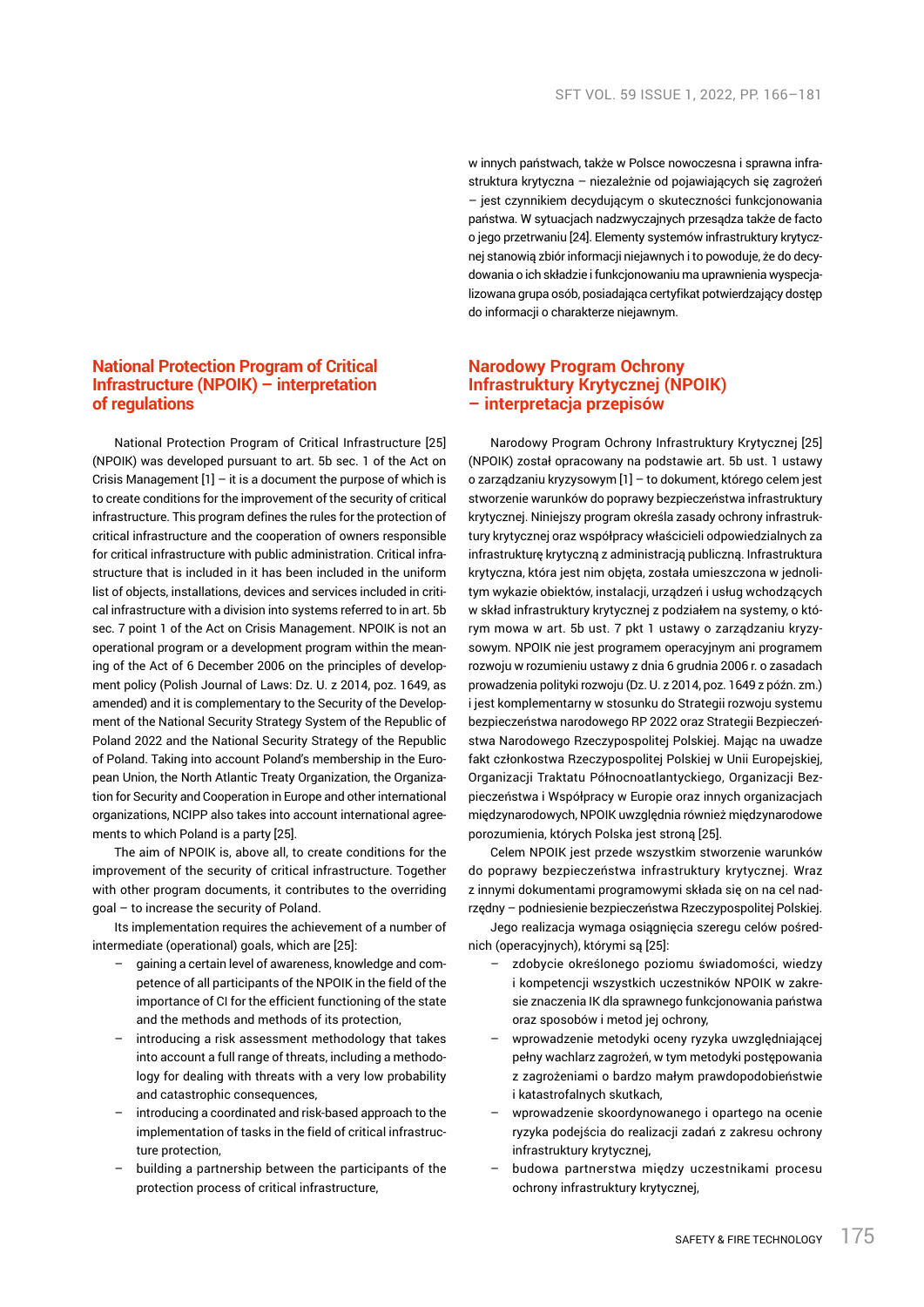– introducing mechanisms for the exchange and protection of information transferred between the participants of the protection process of critical infrastructure.

The Act on crisis management adopts a sanction-free approach to the protection of critical infrastructure. It is based on the assumption that increasing the effectiveness of the protection of critical infrastructure can only take place through the actions of its operators, supported by the possibilities and the potential of public administration. Operators of critical infrastructure have the best knowledge and tools to reduce threats to their operations. They are also able to make the most appropriate strategy to minimize the effects of these threats. Trying to maintain a balance between the imperative influence of the country and the expenses necessary to improve the security of critical infrastructure, the Act on crisis management does not provide sanctions for failure to comply with the obligations set out in it, and budget support for the operators of critical infrastructure.

Therefore, in order to achieve the objectives of the program in question, it is necessary to adopt the principles that should guide its participants [25].

The pillars and the most important principles of NPOIK are primarily [25]:

- shared responsibility  $-$  the leading principle adopted in the construction of the protection system of critical infrastructure, understood as a joint (collective) strive to improve the security of critical infrastructure resulting from the awareness of its importance for the functioning of both public administration bodies and operators of critical infrastructure, society, economy and the country. The protection of critical infrastructure is in the interest of both its operators and the administration responsible for the functioning of the country,
- cooperation the second pillar of the CI protection system. In the context of NPOIK, it means the performance of specific, concurrent and complementary tasks by the participants of CI protection together to achieve a common goal, which results from the principle of shared responsibility. Cooperation is essential in order to avoid duplication of activities and costs, and to use the resources available more efficiently,
- trust the third pillar of the CI protection system, in NPOIK understood as the belief that the motivation of the participants of CI protection (this applies in particular to the administration and CI operators) is to pursue a common goal  $-$  is to improve the security of CI and Poland. Therefore, achieving this goal will be beneficial for all interested parties, including, in particular, the public. Trust is essential to achieving the goals of the program.

NPOIK is guided by the following principles [25]:

– proportionality and risk-based action – actions aimed at increasing the level of CI protection should be adequate to the risk level. This applies to both the adopted CI protection model and the forces and means used. Risk assessment should be the basis for determining CI protection standards and setting priorities for actions.

– wprowadzenie mechanizmów wymiany i ochrony informacji przekazywanych między uczestnikami procesu ochrony infrastruktury krytycznej.

W ustawie o zarządzaniu kryzysowym przyjęto bezsankcyjne podejście do ochrony infrastruktury krytycznej. Jego podstawą jest założenie, że zwiększenie skuteczności ochrony infrastruktury krytycznej może nastąpić jedynie przez działania jej operatorów wspieranych przez możliwości i potencjał administracji publicznej. Operatorzy infrastruktury krytycznej mają najlepszą wiedzę i narzędzia do ograniczenia zagrożeń dla ich działalności. Są również w stanie dokonać najwłaściwszego wyboru strategii minimalizacji skutków tych zagrożeń. Starając się zachować równowagę pomiędzy władczym oddziaływaniem państwa, a wydatkami niezbędnymi do poprawy bezpieczeństwa infrastruktury krytycznej, ustawa o zarządzaniu kryzysowym nie przewiduje zarówno sankcji za niedopełnienie obowiązków w niej określonych, jak i wsparcia budżetowego operatorów infrastruktury krytycznej.

W związku z powyższym, aby osiągnąć cele omawianego programu, niezbędne jest przyjęcie zasad, którymi powinni się kierować jego uczestnicy [25].

Filarami i najważniejszymi zasadami NPOIK są przede wszystkim [25]:

- współodpowiedzialność wiodąca zasada przyjęta przy budowie systemu ochrony infrastruktury krytycznej, rozumiana jako wspólne (zbiorowe) dążenie do poprawy bezpieczeństwa infrastruktury krytycznej wynikające ze świadomości jej znaczenia dla funkcjonowania zarówno organów administracji publicznej, jak i operatorów infrastruktury krytycznej, społeczeństwa, gospodarki i państwa. Ochrona infrastruktury krytycznej leży bowiem w interesie zarówno jej operatorów, jak i odpowiedzialnej za funkcjonowanie państwa administracji,
- współpraca drugi filar systemu ochrony IK. W kontekście NPOIK oznacza wykonywanie razem przez uczestników ochrony IK określonych, zbieżnych i wzajemnie uzupełniających się zadań dla osiągnięcia wspólnego celu, który wynika z zasady współodpowiedzialności. Współpraca jest niezbędna w przypadku chęci uniknięcia powielania działań i ponoszonych kosztów oraz efektywniejszego wykorzystania posiadanych sił i środków,
- zaufanie trzeci filar systemu ochrony IK, w NPOIK rozumiane jako przekonanie, że motywacją działania uczestników ochrony IK (dotyczy to w szczególności administracji i operatorów IK) jest dążenie do wspólnego celu – poprawy bezpieczeństwa IK i RP. Osiągnięcie tego celu będzie zatem korzystne dla wszystkich zainteresowanych stron, w tym przede wszystkim społeczeństwa. Zaufanie jest niezbędne do zrealizowania celów programu.

NPOIK kieruje się następującymi zasadami [25]:

– proporcjonalności i działań opartych na ocenie ryzyka – działania nakierowane na podniesienie poziomu ochrony IK powinny być adekwatne do poziomu ryzyka. Dotyczy to zarówno przyjętego modelu ochrony IK. jak i użytych sił i środków. Ocena ryzyka powinna być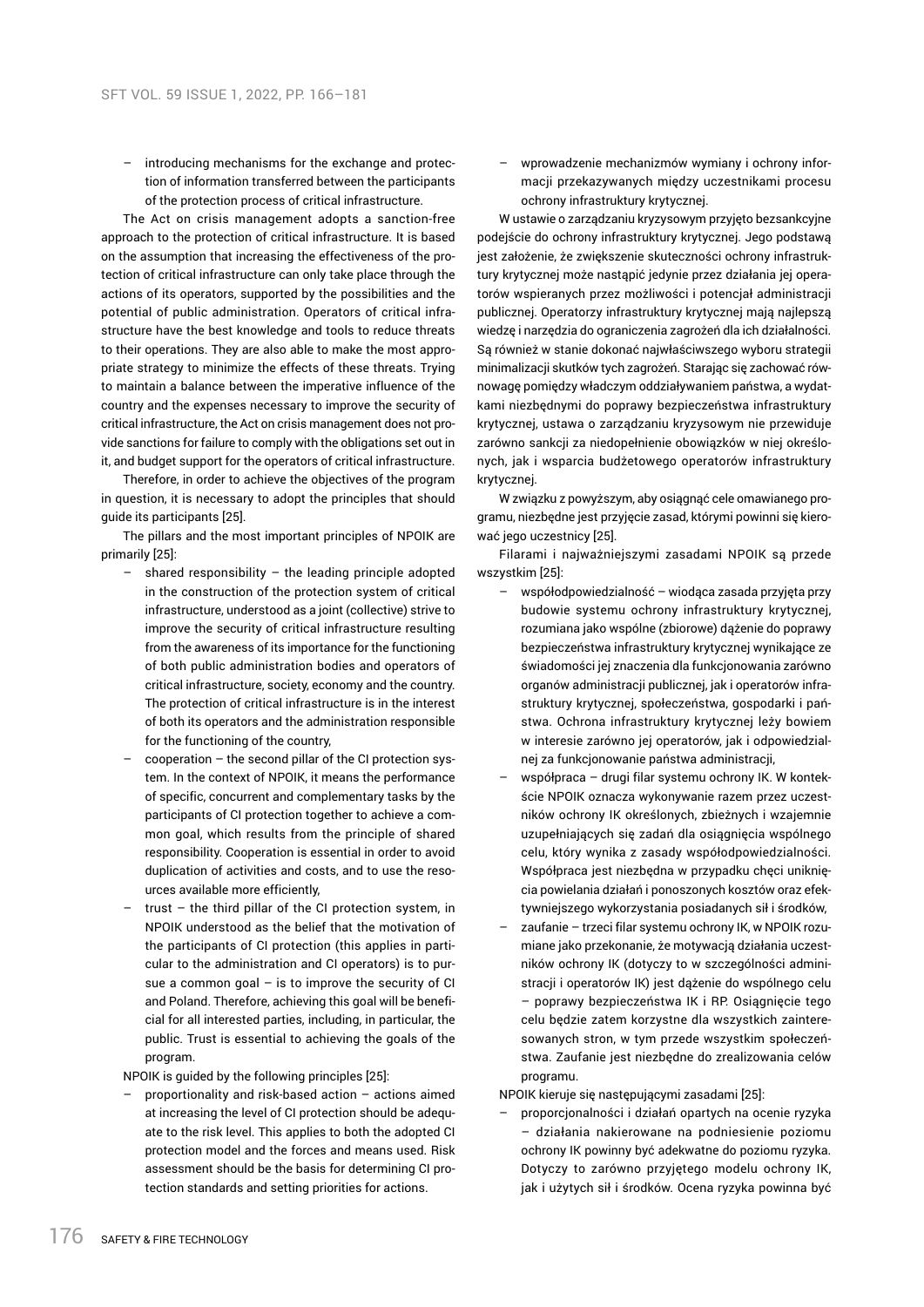- recognition of differences between CI systems CI systems have many similarities, but they have some unique features that should be taken into account in the area of CI protection
- leading role of the minister responsible for the CI system – the initiative to increase the level of protection of infrastructure essential for the functioning of society came from the administration, therefore it should have a significant share in the activities to improve CI security. This role in building trust and effective cooperation is played by the ministers responsible for the CI system, regardless of the CI operator's obligation to protect CI.
- equality of CI operators  $-$  CI operators include both private entities, state-owned entities, and the administration itself.
- complementarity there are many solutions in use that effectively contribute to the safe functioning of CI. The provisions of NPOIK are complementary to the existing legal and institutional solutions. They do not duplicate the accepted practices resulting from the applicable law. Regardless of the adopted approach [25]:
- in the event of a negative assessment of the effective-
- ness of the implementation of the Act on crisis management and NPOIK,
- if the identified significant deficiencies in the protection systems of critical infrastructure are not removed by CI operators,
- if, due to the emergence of new risks, the current legal provisions are deemed inappropriate or inapplicable to these risks,
- to optimize the protection of critical infrastructure,
- to reduce certain types of risk.

it is allowed to introduce detailed legal regulations regarding the implementation of NPOIK.

The presented program emphasizes that the operators of a significant part of critical infrastructure are private entrepreneurs not related to the public administration. NPOIK establishes a framework in which the public administration and CI operators cooperate in order to ensure the continuity of CI operations, thus protecting the economic and social foundations of our country. It also outlines the mechanisms of developing partnership relations between the public administration and CI operators in the area of CI protection. Taking into account the above and the obligation imposed on the CI operators by the Act, NPOIK is also addressed to these entities, and in particular to their management boards. Each new CI operator becomes its addressee automatically. CI operators participate in the activities for the benefit of CI protection described in the program [26].

podstawą określenia standardów ochrony IK i ustalenia priorytetów działań,

- uznania różnic między systemami IK systemy IK cechuje wiele podobieństw, posiadają jednak pewne unikalne cechy, które w obszarze ochrony IK powinny zostać uwzględnione,
- wiodącej roli ministra odpowiedzialnego za system IK – inicjatywa zwiększenia poziomu ochrony infrastruktury kluczowej dla funkcjonowania społeczeństwa wyszła ze strony administracji, dlatego powinna ona mieć znaczący udział w działaniach na rzecz poprawy bezpieczeństwa IK. Tę rolę w budowie zaufania i skutecznej współpracy odgrywają ministrowie odpowiedzialni za system IK, niezależnie od obowiązku ochrony IK ciążącego na operatorze IK,
- równości operatorów IK operatorami IK są zarówno podmioty prywatne, podmioty stanowiące własność państwa, jak i sama administracja. Program nie dokonuje rozróżnień – w jego rozumieniu wszyscy operatorzy są równi i zobowiązani do realizacji tego samego obowiązku – ochrony IK, którą władają,
- komplementarności w użyciu pozostaje wiele rozwiązań, które skutecznie przyczyniają się do bezpiecznego funkcjonowania IK. Zapisy NPOIK mają charakter uzupełniający w stosunku do istniejących rozwiązań prawno-instytucjonalnych. Nie powielają przyjętych praktyk wynikających z obowiązującego prawa.

Niezależnie od założonego podejścia [25]:

- w przypadku negatywnej oceny skuteczności realizacji ustawy o zarządzaniu kryzysowym oraz NPOIK,
- jeśli zidentyfikowane istotne braki w systemach ochrony infrastruktury krytycznej nie zostaną usunięte przez operatorów IK,
- jeżeli ze względu na pojawienie się nowych zagrożeń, obecne przepisy prawne uznane zostaną za nieodpowiednie lub niemające zastosowania w odniesieniu do tych zagrożeń,
- w celu zoptymalizowania ochrony infrastruktury krytycznej,
- w celu redukcji niektórych rodzajów ryzyka,

dopuszcza się możliwość wprowadzenia szczegółowych uregulowań prawnych dotyczących realizacji NPOIK.

W prezentowanym programie podkreśla się, że operatorami znacznej części infrastruktury krytycznej są prywatni przedsiębiorcy niepowiązani z administracją publiczną. NPOIK ustanawia ramy, w których administracja publiczna i operatorzy IK współpracują w celu zapewnienia ciągłości działania IK, chroniąc tym samym gospodarcze i społeczne fundamenty naszego kraju. Nakreśla także mechanizmy rozwoju partnerskich relacji między administracją publiczną i operatorami IK w zakresie ochrony IK. Uwzględniając powyższe oraz obowiązek nałożony na operatorów IK przez ustawę, NPOIK adresowany jest także do tych podmiotów, a w szczególności do ich zarządów. Jego adresatem automatycznie staje się każdy nowy operator IK. Operatorzy IK uczestniczą w działaniach na rzecz ochrony IK opisanych w programie [26].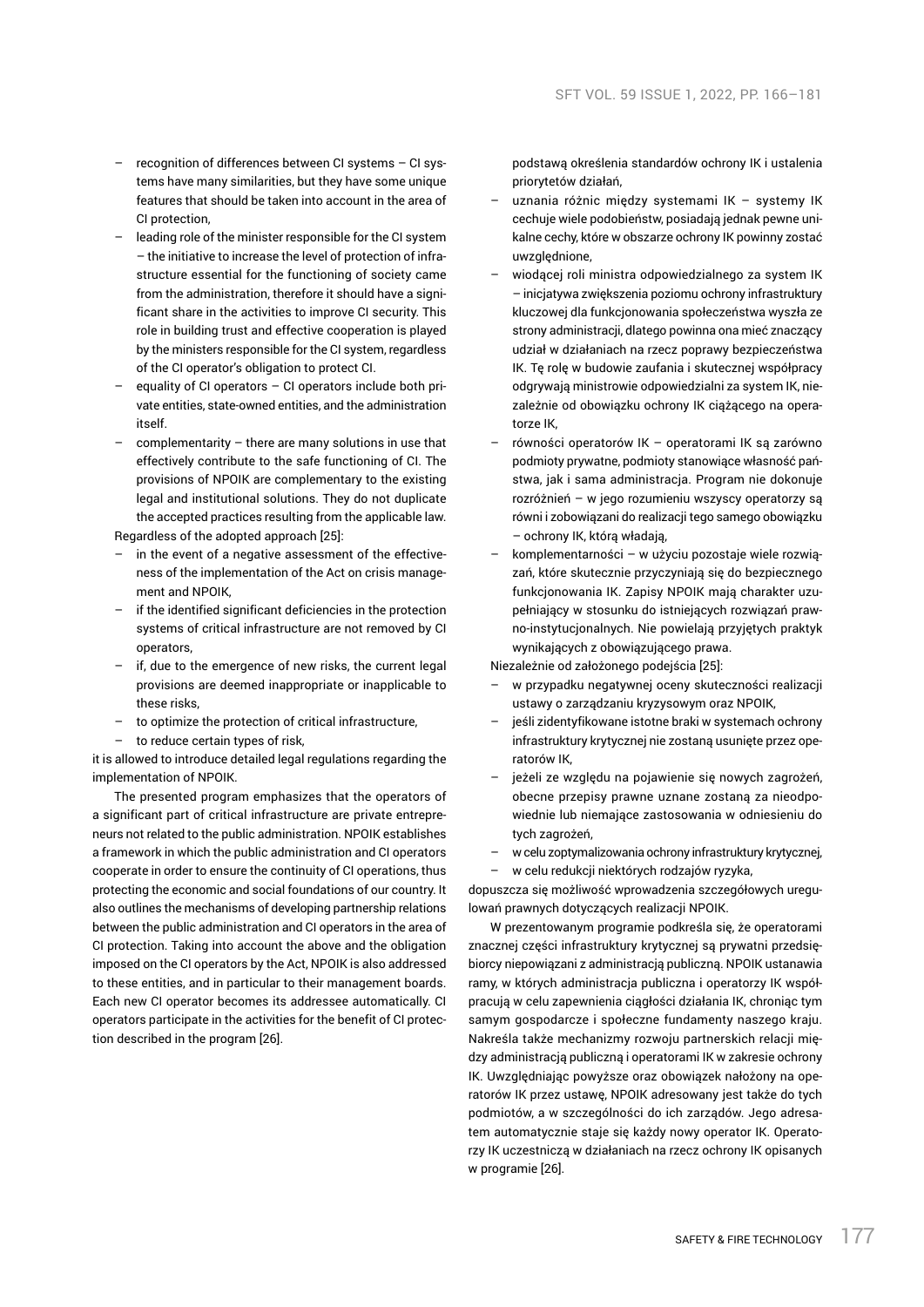## **Identification of critical infrastructure – importance for the protection of facilities, installations and devices of critical infrastructure**

Identification of objects, devices, installations or services, the destruction or disruption of their functioning which could cause a crisis situation, is a key stage in the protection process of critical infrastructure. In order to achieve maximum objectivity, the Government Centre for Security, in cooperation with the ministers and heads of central offices and with the support of private entrepreneurs, developed criteria for the identification of critical infrastructure [25].

In the individual systems referred to in the Act, critical infrastructure will be selected on the basis of specific criteria. These criteria are divided into two groups [27]:

- 1. Sector (system) criteria that characterize parameters (functions) of an object, device, installation or service in terms of quantity or subjectivity, the fulfilment of which may result in being classified as elements of critical infrastructure. These criteria are presented for each of the CI systems.
- 2. Cross-cutting criteria, describing parameters related to the effects of the destruction or non-functioning of a facility, device, installation or service. In order for an object, device, installation or service to qualify as CI, in accordance with the adopted methodology, all three steps presented below must be completed:
- in the first one the first one  $-$  in order to make the first selection of objects, installations, devices or services that could potentially be considered CI in a given system, the sector (system) criteria relevant for a given CI system should be applied to the system infrastructure.
- in the second one  $-$  in order to check whether the object. device, installation or service plays a key role for the security of the country and its citizens and whether it serves to ensure the efficient functioning of public administration bodies, as well as institutions and entrepreneurs, the infrastructure selected through the fulfilment of the first step should be defined as contained in art. 3 point 2 of the Act.
- in the third one  $-$  in order to indicate the effects of the destruction or cessation of the functioning of a potential CI, cross-sectional criteria should be applied to the infrastructure selected through the fulfilment of the first and second steps (the criteria that best reflect the characteristics of the system should be selected), while in order to complete the third step, the potential CI must meet at least two cross-sectional criteria [27].

It is worth mentioning that meeting the cross-sectional criteria is of decisive importance for selecting CI facilities, installations, devices or services. The emphasis on the effects of the destruction or cessation of the functioning of CI, which is directly related to the crisis situation, finds deep justification in the understanding of it as fulfilling a key function for the country as a whole and its citizens. The criteria presented above constitute an important element of the National Protection Program of

# **Identyfikacja infrastruktury krytycznej – znaczenie dla ochrony obiektów, instalacji i urządzeń infrastruktury krytycznej**

Identyfikacja obiektów, urządzeń, instalacji lub usług, których zniszczenie lub zakłócenie funkcjonowania mogłoby spowodować sytuację kryzysową, jest kluczowym etapem procesu ochrony infrastruktury krytycznej. W celu maksymalnej obiektywizacji Rządowe Centrum Bezpieczeństwa, we współpracy z ministrami i kierownikami urzędów centralnych oraz przy wsparciu przedsiębiorców prywatnych, opracowało kryteria identyfikacji infrastruktury krytycznej [25].

W poszczególnych systemach, o których mówi ustawa, infrastruktura krytyczna zostanie wyłoniona na podstawie określonych kryteriów. Kryteria te podzielone są na dwie grupy [27]:

- 1. Kryteria sektorowe (systemowe), charakteryzujące ilościowo lub podmiotowo parametry (funkcje) obiektu, urządzenia, instalacji lub usługi, których spełnienie może spowodować zaliczenie do elementów infrastruktury krytycznej. Kryteria te przedstawione są dla każdego z systemów IK.
- 2. Kryteria przekrojowe, opisujące parametry odnoszące się do skutków zniszczenia lub zaprzestania funkcjonowania obiektu, urządzenia, instalacji lub usługi. Aby obiekt, urządzenie, instalacja lub usługa mogły być zakwalifikowane jako IK, zgodnie z przyjętą metodyką muszą być zrealizowane wszystkie trzy niżej przedstawione kroki:
- w pierwszym w celu dokonania pierwszej selekcji obiektów, instalacji, urządzeń lub usług, które potencjalnie mogłyby zostać uznane za IK w danym systemie, do infrastruktury systemu należy zastosować kryteria sektorowe (systemowe), właściwe dla danego systemu IK.
- w drugim w celu sprawdzenia czy obiekt, urządzenie, instalacja lub usługa pełni kluczową rolę dla bezpieczeństwa państwa i jego obywateli oraz czy służy zapewnieniu sprawnego funkcjonowania organów administracji publicznej, a także instytucji i przedsiębiorców, do infrastruktury wyłonionej w drodze spełnienia pierwszego kroku należy zastosować definicję zawartą w art. 3 pkt. 2 ustawy.
- w trzecim w celu wskazania, jakie będą skutki zniszczenia lub zaprzestania funkcjonowania potencjalnej IK, do infrastruktury wyłonionej w drodze spełnienia kroku pierwszego i drugiego należy zastosować kryteria przekrojowe (należy wybrać kryteria najlepiej odzwierciedlające charakterystykę systemu), przy czym, aby wypełnić krok trzeci, potencjalna IK musi spełnić przynajmniej dwa kryteria przekrojowe [27].

Warto nadmienić, że spełnienie kryteriów przekrojowych ma decydujące znaczenie dla wskazania obiektów, instalacji, urządzeń lub usług IK. Położenie akcentu na skutki zniszczenia lub zaprzestania funkcjonowania IK, mające bezpośredni związek z powiązaniem z sytuacją kryzysową, znajduje głębokie uzasadnienie w rozumieniu jej jako pełniącej kluczową funkcję dla państwa jako całości i jego obywateli. Kryteria przedstawione powyżej stanowią istotny element Narodowego Programu Ochrony Infrastruktury Krytycznej i – podobnie jak sam program – wymagają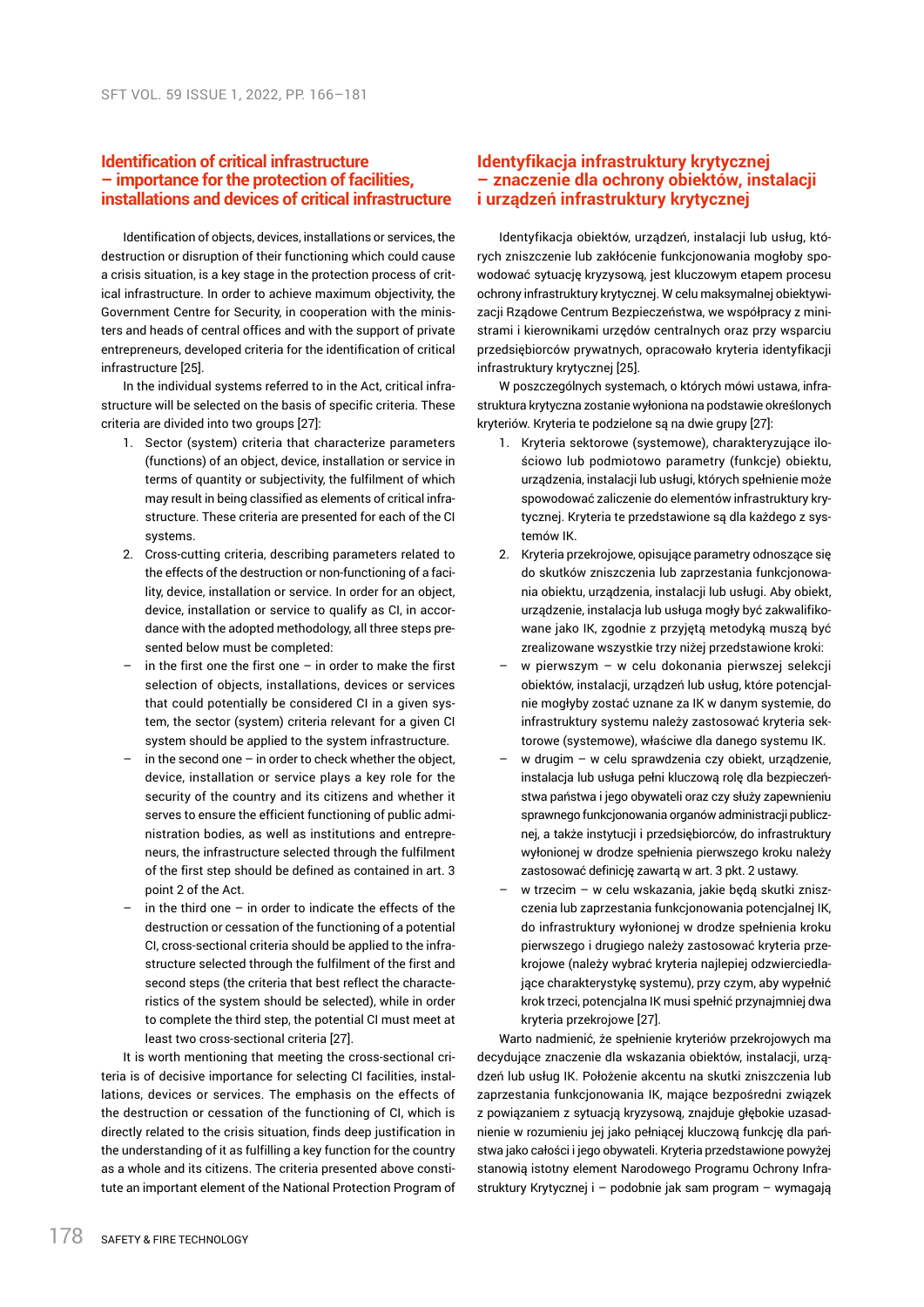Critical Infrastructure and  $-$  similarly to the program itself  $-$  require systematic updating. Thus, it will be possible to use the mechanism to "regulate" the criteria in such a way that they cover a larger or smaller number of CI elements. The assumption is that in the future, after developing tools that would allow for the evaluation of the effects of destruction or cessation of the functioning of CI in a meaningful manner, the sectoral (systemic) criteria should be abandoned at all. As a result, the cross-cutting criteria would be applied to any chosen system infrastructure or to any national infrastructure [27].

## **Conclusion**

Critical infrastructure is characterized by extremely complex, heterogeneous and independent groups (complexes) of objects, systems and functions that are susceptible to any threats. A significant number of each country's critical elements, their ubiquity and interconnectedness attract hostile attention as targets of attack. Even athreat of such an attack can create an extremely difficult situation for any government. Taking into account the usually open location of the element of critical infrastructure, which is a potential target of an attack, there is no possibility of full and complete protection against possible threats to all elements of the critical infrastructure in the country [28].

Referring to the current state of the Polish legal system, there are provisions enabling the implementation of protection of objects classified as critical infrastructure. Trainings of personnel at the managerial and executive level who practically implement its protection are conducted. There are also procedures for dealing with all entities, including owners, security formations, and services in the event of a disruption of work or an attack on critical infrastructure facilities. Nevertheless, there is often neglect in this area. The question is why do these situations take place? There are many answers, pointing to errors in building an appropriate technical and physical protection system, improper cooperation of the owners of critical infrastructure with the services and bodies supporting its protection.

Planning of effective forms of defence of critical infrastructure should take place on the basis of a coherent system for monitoring threats, which may facilitate the diagnosis of the danger. It is the ability to predict a crisis situation, as well as the introduction of preventive mechanisms that use a full range of the offered protection, that is a measure of the country's efficiency in the area of achieving its most important goal, i.e. securing the life and health of the citizens. Therefore, appropriate division of competences and responsibilities, the introduction of effective planning methods, as well as organizational and financial methods, and the appropriate distribution of protective tasks to national and private entities will determine the improvement of the response process related to the emerging crisis situations.

In conclusion, the experience gathered in connection with the protection of critical infrastructure shows that it is not possible to provide complete protection to the elements of the national security infrastructure. For this reason, particular effort should be put into the maximum immunization of the critical infrastructure, and in the event of its destruction or damage  $-$  in the quick restoration of the disrupted functions. Man is an important systematycznej aktualizacji. Można będzie zatem wykorzystać mechanizm do "regulacji" kryteriów w taki sposób, aby objęły one większą lub mniejszą liczbę elementów IK. Założeniem jest, aby w przyszłości, po opracowaniu narzędzi, które w miarodajny sposób pozwalałyby na ocenę skutków zniszczenia lub zaprzestania funkcjonowania IK, w ogóle zrezygnować z kryteriów sektorowych (systemowych). W efekcie kryteria przekrojowe stosowane byłyby do dowolnie wybranej infrastruktury systemu lub do jakiejkolwiek krajowej infrastruktury [27].

# **Podsumowanie**

Infrastruktura krytyczna charakteryzuje się niezwykle złożonymi, heterogenicznymi oraz niezależnymi zespołami (kompleksami) obiektów, systemów i funkcji, które są podatne na wszelkie zagrożenia. Znacząca liczba elementów krytycznych każdego państwa, ich wszechobecność i wzajemne powiązania skupiają na nich wrogie zainteresowanie jako celów ataku. Nawet groźba takiego ataku może spowodować wyjątkowo trudną sytuację dla każdego rządu. Biorąc pod uwagę zazwyczaj jawne położenie elementu infrastruktury krytycznej, będącego potencjalnym celem ataku, nie ma możliwości pełnej i całkowitej ochrony przed możliwymi zagrożeniami wszystkich elementów infrastruktury krytycznej w państwie [28].

Odnosząc się do stanu obecnego w polskim systemie prawnym, istnieją przepisy umożliwiające wdrożenie ochrony obiektów zaliczanych do infrastruktury krytycznej. Prowadzone są szkolenia personelu szczebla kierowniczego oraz wykonawczego praktycznie realizującego jej ochronę. Istnieją również procedury postępowania wszystkich podmiotów, w tym właścicieli, formacji ochrony, służb na wypadek wystąpienia zakłócenia pracy lub ataku na obiekty infrastruktury krytycznej. Mimo to, często dochodzi do zaniedbań w tym obszarze. Nasuwa się pytanie, dlaczego takie sytuacje mają miejsce? Odpowiedzi jest wiele, wskazując chociażby błędy w budowaniu właściwego systemu ochrony technicznej i fizycznej, niewłaściwego współdziałania właścicieli infrastruktury krytycznej ze służbami i organami wspomagającymi jej ochronę.

Zaplanowanie skutecznych form obrony infrastruktury krytycznej powinno odbywać się na podstawie spójnego systemu monitoringu zagrożeń, co może ułatwić diagnozę niebezpieczeństwa. To właśnie umiejętność przewidzenia sytuacji kryzysowej, a także wprowadzenie prewencyjnych mechanizmów, wykorzystujących pełen zakres posiadanego asortymentu ochrony, stanowi miarę sprawności państwa w obszarze realizacji najważniejszego jej celu, czyli zabezpieczenia życia i zdrowia obywateli. Zatem właściwy podział kompetencji i odpowiedzialności, wprowadzenie skutecznych w zakresie zarówno metod planistycznych, jak i organizacyjno-finansowych, a także odpowiednie rozdzielenie zadań ochronnych podmiotom państwowym i prywatnym decydować będzie o usprawnieniu procesu reagowania, dotyczącego powstałych sytuacji kryzysowych.

Podsumowując, doświadczenia zgromadzone w związku z ochroną infrastruktury krytycznej wskazują, że nie jest możliwe zapewnienie całkowitej ochrony elementom infrastruktury bezpieczeństwa państwa. Z tego też względu szczególny wysiłek powinien zostać włożony w maksymalne uodpornienie infrastruktury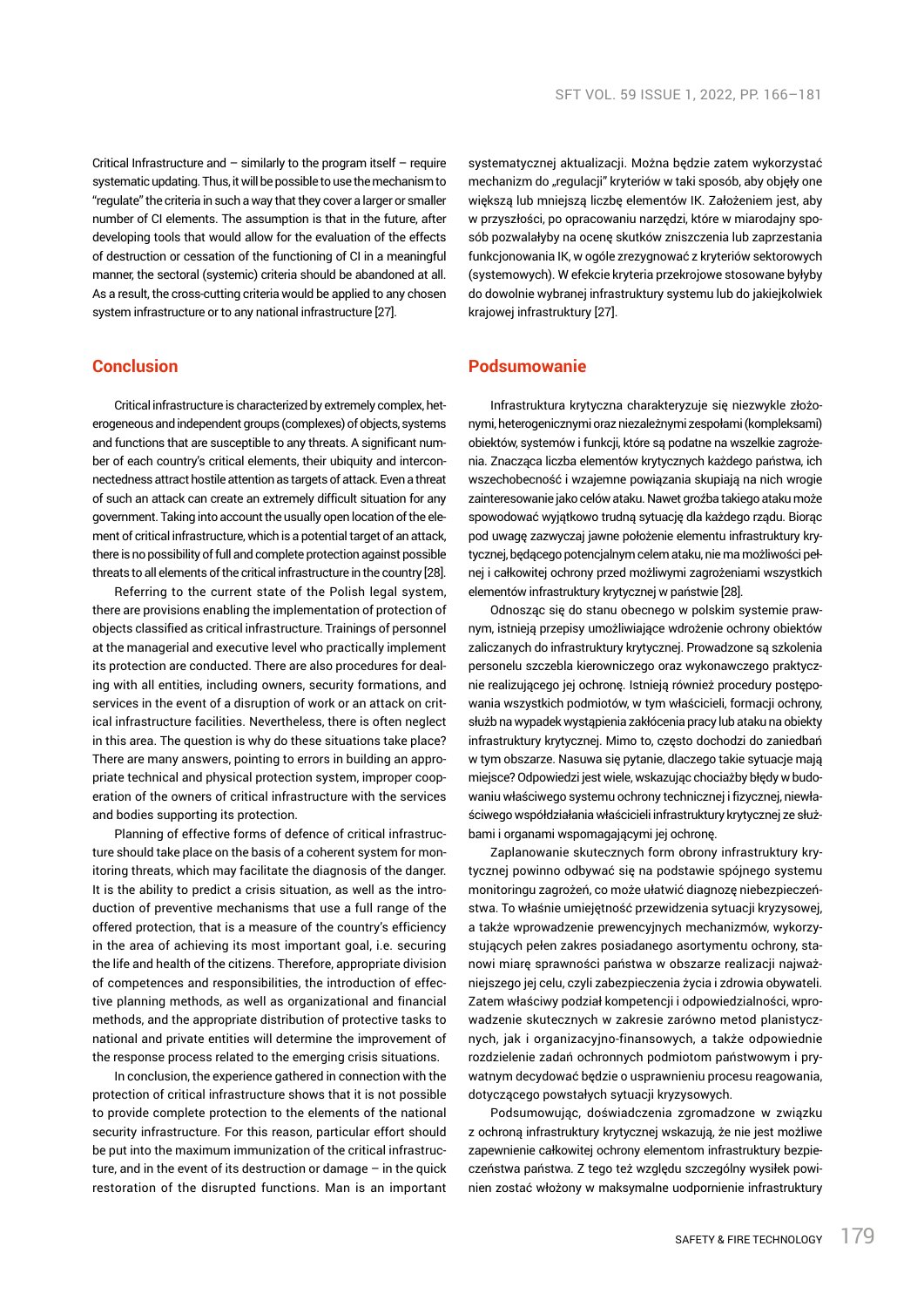element of the country's protection system of critical infrastructure. His activity may increase or decrease the resilience of critical infrastructure, and in drastic cases – lead to its disruption, deprivation of functions or complete destruction. Human activity  $-$  both positive (creating) and destructive  $-$  can be the result of deliberate or accidental actions. In order to limit the destructive activities of people as much as possible, a significant challenge in the protection of critical infrastructure has become not only the development of appropriate procedures, but also the raising of public awareness of that infrastructure.

Critical infrastructure plays a key role in the functioning of the country and its citizens. As a result of the events caused by forces of nature or resulting from human activities, i.e. in crisis situations (situations that negatively affect the level of safety of people, property to a large extent or the environment, causing significant restrictions in the operation of competent public administration bodies due to the inadequacy of the resources available to them according to the above-mentioned Act, art.3 point 1) [1], critical infrastructure may be destroyed, damaged, and its operation may be disrupted. Such events negatively affect the economy of the country and the lives of its citizens. The essence of the tasks related to critical infrastructure boils down not only to ensuring its protection against threats, but also to ensuring that any disruptions in its functioning are as short-lived as possible, easy to remove and do not cause additional losses. Hence, the protection of critical infrastructure is one of the priorities facing Poland and has a significant impact on the national security system. Therefore, it is so important that the legal provisions are precise and do not affect security, and that the efficiency of organizational structures is ready to face new challenges and to counter threats, which may be decisive for the state of security of the country.

krytycznej, a w przypadku jej zniszczenia bądź uszkodzenia – w szybkie przywrócenie zakłóconych funkcji. Istotnym elementem systemu ochrony infrastruktury krytycznej państwa jest człowiek. Jego aktywność może wpłynąć na zwiększenie lub obniżenie odporności infrastruktury krytycznej, a w drastycznych przypadkach – doprowadzić do jego zakłócenia, pozbawienia funkcji bądź całkowitego zniszczenia. Aktywność ludzka – zarówno ta pozytywna (kreująca), jak i destruktywna (niszcząca) – może być efektem celowego lub przypadkowego działania. Aby w jak największym stopniu ograniczyć destruktywne działania ludzi, istotnym wyzwaniem w ochronie infrastruktury krytycznej stało się nie tylko opracowanie odpowiednich procedur, ale również podniesienie świadomości społeczeństwa co do infrastruktury krytycznej.

Infrastruktura krytyczna pełni kluczową rolę w funkcjonowaniu państwa i jego obywateli. W wyniku zdarzeń spowodowanych siłami natury lub będących konsekwencją działań człowieka, tzn. w sytuacjach kryzysowych (sytuacjach wpływających negatywnie na poziom bezpieczeństwa ludzi, mienia w znacznych rozmiarach lub środowiska, wywołujących znaczne ograniczenia w działaniu właściwych organów administracji publicznej ze względu na nieadekwatność posiadanych sił i środków zgodnie z ww. ustawą art. 3. pkt 1) [1], infrastruktura krytyczna może być zniszczona, uszkodzona, a jej działanie może ulec zakłóceniu. Wydarzenia takie negatywnie wpływają na gospodarkę kraju i życie jego obywateli. Istota zadań związanych z infrastrukturą krytyczną sprowadza się więc nie tylko do zapewnienia jej ochrony przed zagrożeniami, ale również do tego, aby ewentualne zakłócenia w jej funkcjonowaniu były możliwie krótkotrwałe, łatwe do usunięcia i nie wywoływały dodatkowych strat. Stąd też ochrona infrastruktury krytycznej jest jednym z priorytetów stojących przed państwem polskim i znacząco wpływa na system bezpieczeństwa narodowego. Dlatego też tak ważnym jest, aby zapisy prawne były precyzyjne i nie wpływały na obniżenie bezpieczeństwa, a sprawność struktur organizacyjnych była gotowa do sprostania nowym wyzwaniom i przeciwstawienia się zagrożeniom, co może decydować o stanie bezpieczeństwa państwa.

## **Literature / Literatura**

- [1] Ustawa z dnia 26 kwietnia 2007 roku o zarządzaniu kryzysowym (Dz. U. 2007 r. Nr 89, poz. 590 z późn. zm.).
- [2] Stawnicka J., Wiśniewski B., Socha R. (red.), *Zasadnicze problemy zarządzania kryzysowego w organizacjach zhierarchizowanych*, Katowice 2011, 77–101.
- [3] Rozporządzenie Rady Ministrów z dnia 30 kwietnia 2010 r. w sprawie Raportu o zagrożeniach bezpieczeństwa narodowego (Dz. U. 2010 r. Nr 83, poz. 540).
- [4] Rozporządzenie Rady Ministrów z dnia 30 kwietnia 2010 r. w sprawie Narodowego Programu Ochrony Infrastruktury Krytycznej (Dz. U. 2010 r. Nr 83, poz. 541).
- [5] Rozporządzenie Rady Ministrów z dnia 30 kwietnia 2010 r. w sprawie planów ochrony infrastruktury krytycznej (Dz. U. 2010 r. Nr 83, poz. 542).
- [6] Lidwa W., Krzeszowski W., Więcek W., Kamiński P., *Ochrona infrastruktury krytycznej*, Akademia Obrony Narodowej, Warszawa 2012, 37.
- [7] Stec K., *Wybrane prawne narzędzia ochrony infrastruktury krytycznej w Polsce*, "Bezpieczeństwo Narodowe" 2011, nr 3, 181–197.
- [8] Obwieszczenie Marszałka Sejmu Rzeczypospolitej Polskiej zdnia 7 sierpnia 2013 r. wsprawie ogłoszenia jednolitego tekstu ustawy o zarządzaniu kryzysowym (Dz. U. 2013 r., poz. 1166).
- [9] Dyrektywa Rady 2008/114/WE z dnia 8 grudnia 2008 r. w sprawie rozpoznawania i wyznaczania europejskiej infrastruktury krytycznej oraz oceny potrzeb w zakresie poprawy jej ochrony (Dz. U. L 345 z 23.12.2008 r.), 75–82.
- [10] Zarządzenie nr 67 Prezesa Rady Ministrów z dnia 15 października 2014 r. w sprawie organizacji i trybu pracy Rządowego Zespołu Zarządzania Kryzysowego (M.P. 2014 r., poz. 926).
- [11] https://www.gov.pl/web/rcb/o-rcb2 [dostęp: 10.05.2021].
- [12] Rozporządzenie Rady Ministrów z dnia 21 września 2018 r. zmieniające rozporządzenie w sprawie określenia organów